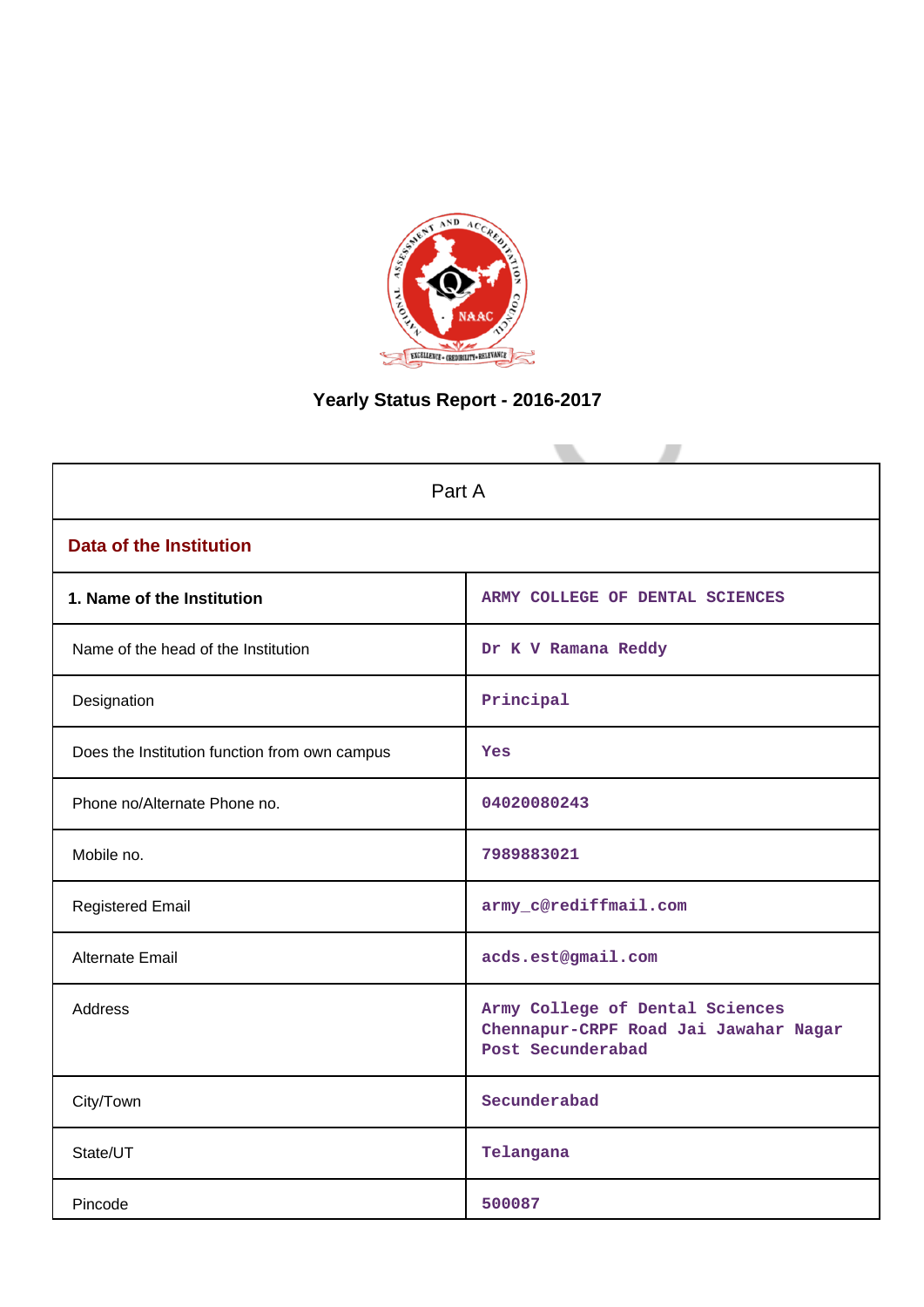| 2. Institutional Status                                                  |       |             |                                                                           |                         |             |  |  |
|--------------------------------------------------------------------------|-------|-------------|---------------------------------------------------------------------------|-------------------------|-------------|--|--|
| Affiliated / Constituent                                                 |       |             | Affiliated                                                                |                         |             |  |  |
| Type of Institution                                                      |       |             | Co-education                                                              |                         |             |  |  |
| Location                                                                 |       |             | Urban                                                                     |                         |             |  |  |
| <b>Financial Status</b>                                                  |       |             | Self financed                                                             |                         |             |  |  |
| Name of the IQAC co-ordinator/Director                                   |       |             | Dr Sanjay Vasudevan                                                       |                         |             |  |  |
| Phone no/Alternate Phone no.                                             |       |             | 04020080243                                                               |                         |             |  |  |
| Mobile no.                                                               |       |             | 9849062087                                                                |                         |             |  |  |
| <b>Registered Email</b>                                                  |       |             |                                                                           | army_c@rediffmail.com   |             |  |  |
| <b>Alternate Email</b>                                                   |       |             | iqacacds@gmail.com                                                        |                         |             |  |  |
| 3. Website Address                                                       |       |             |                                                                           |                         |             |  |  |
| Web-link of the AQAR: (Previous Academic Year)                           |       |             | https://www.acds.co.in/wp-<br>content/uploads/2022/02/AQAR-2016.pdf       |                         |             |  |  |
| 4. Whether Academic Calendar prepared during<br>the year                 |       |             | Yes                                                                       |                         |             |  |  |
| if yes, whether it is uploaded in the institutional website:<br>Weblink: |       |             | https://www.acds.co.in/wp-<br>content/uploads/2022/02/AQAR-2016.pdf       |                         |             |  |  |
| <b>5. Accrediation Details</b>                                           |       |             |                                                                           |                         |             |  |  |
| Cycle                                                                    | Grade | <b>CGPA</b> | Year of<br>Accrediation                                                   | Validity<br>Period From | Period To   |  |  |
| 1                                                                        | A     | 3.02        | 2016                                                                      | 25-May-2016             | 24-May-2021 |  |  |
| 6. Date of Establishment of IQAC                                         |       |             | 06-Oct-2014                                                               |                         |             |  |  |
| 7. Internal Quality Assurance System                                     |       |             |                                                                           |                         |             |  |  |
|                                                                          |       |             | Quality initiatives by IQAC during the year for promoting quality culture |                         |             |  |  |
| Item /Title of the quality initiative by<br><b>IQAC</b>                  |       |             | Date & Duration<br>Number of participants/ beneficiaries                  |                         |             |  |  |
| Inter Departmental CDE                                                   |       |             | 16-Nov-2016<br>58                                                         |                         |             |  |  |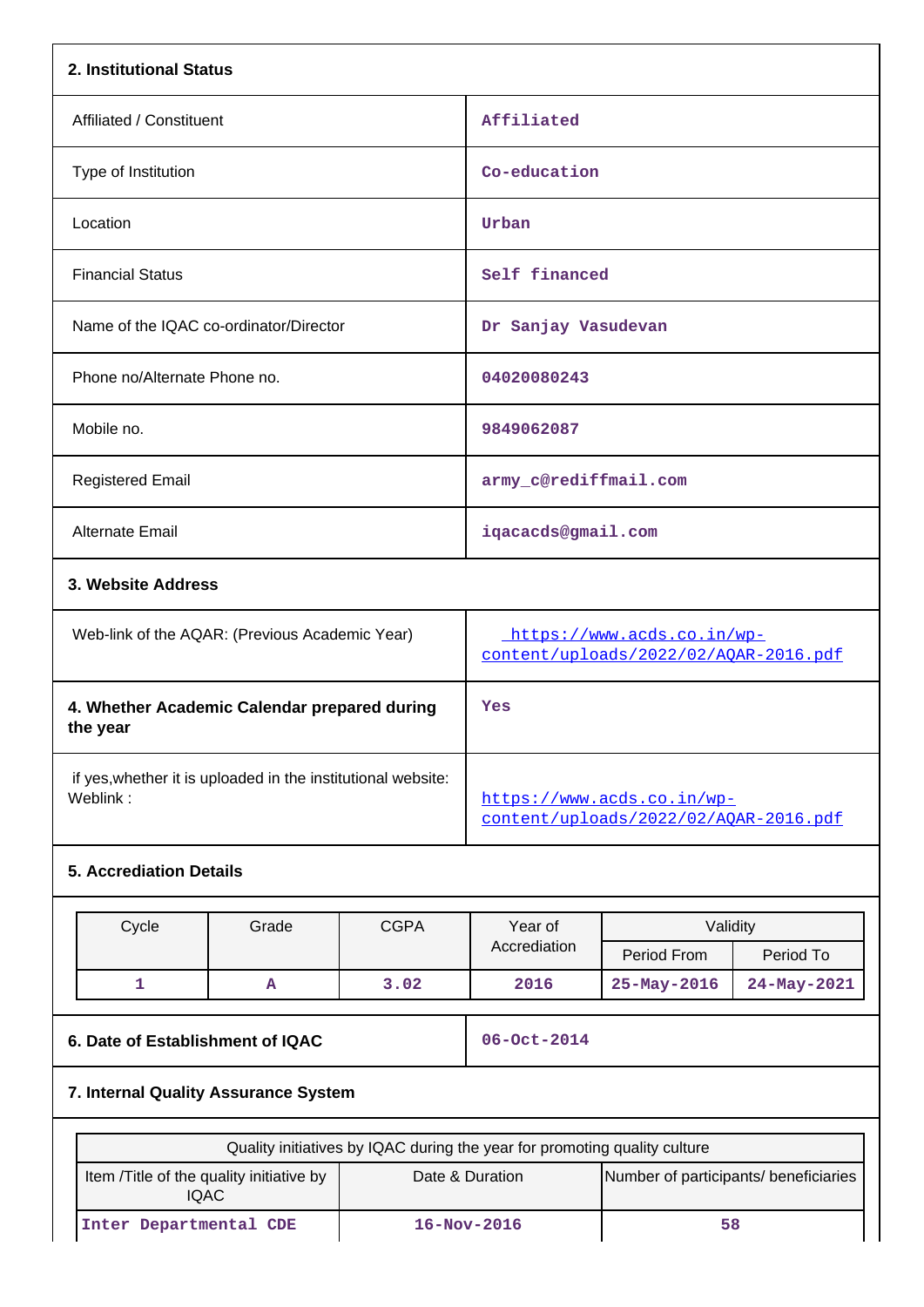| programme                                                              | 1                        |    |  |  |  |
|------------------------------------------------------------------------|--------------------------|----|--|--|--|
| Orientation programme for<br><b>Interns</b>                            | $11 - Nov - 2016$<br>1   | 40 |  |  |  |
| Gingival Enlargements<br>Diagnostic/ Management                        | $09 - Nov - 2016$<br>ı   | 38 |  |  |  |
| Cultural programs                                                      | $20 - Oct - 2016$<br>7   | 78 |  |  |  |
| Orientation programme for<br><b>BDS</b>                                | 06-Oct-2016<br>ı         | 40 |  |  |  |
| Cone Beam Computed<br>Tomography: Basics &<br>Application in Dentistry | $17 - \text{Aug} - 2016$ | 64 |  |  |  |
| Oral Hygiene programme                                                 | $02 - Aug - 2016$<br>ı   | 45 |  |  |  |
| Haritha Haram Specialized<br>Plantation programme                      | $19 - Ju1 - 2016$<br>1   | 72 |  |  |  |
| View File                                                              |                          |    |  |  |  |

# **8. Provide the list of funds by Central/ State Government- UGC/CSIR/DST/DBT/ICMR/TEQIP/World Bank/CPE of UGC etc.**

|                                                                                                                   | Institution/Departmen<br>t/Faculty                                                                                 | Scheme |  | <b>Funding Agency</b> | Year of award with<br>duration | Amount |  |  |  |
|-------------------------------------------------------------------------------------------------------------------|--------------------------------------------------------------------------------------------------------------------|--------|--|-----------------------|--------------------------------|--------|--|--|--|
|                                                                                                                   | No Data Entered/Not Applicable!!!                                                                                  |        |  |                       |                                |        |  |  |  |
|                                                                                                                   |                                                                                                                    |        |  | No Files Uploaded !!! |                                |        |  |  |  |
|                                                                                                                   | 9. Whether composition of IQAC as per latest<br><b>NAAC</b> guidelines:                                            |        |  | Yes                   |                                |        |  |  |  |
| Upload latest notification of formation of IQAC                                                                   |                                                                                                                    |        |  | View File             |                                |        |  |  |  |
| 10. Number of IQAC meetings held during the<br>year :                                                             |                                                                                                                    |        |  | 4                     |                                |        |  |  |  |
|                                                                                                                   | The minutes of IQAC meeting and compliances to the<br>decisions have been uploaded on the institutional<br>website |        |  |                       |                                |        |  |  |  |
|                                                                                                                   | Upload the minutes of meeting and action taken report                                                              |        |  |                       | No Files Uploaded !!!          |        |  |  |  |
| 11. Whether IQAC received funding from any of<br>the funding agency to support its activities<br>during the year? |                                                                                                                    |        |  | No                    |                                |        |  |  |  |
|                                                                                                                   | 12. Significant contributions made by IQAC during the current year (maximum five bullets)                          |        |  |                       |                                |        |  |  |  |
|                                                                                                                   |                                                                                                                    |        |  |                       |                                |        |  |  |  |

**1. Upgradation of Hostels. 2. Improvement in Play Ground 3. Upgradation of Auditorium 4. Improvement of Lecture Hall**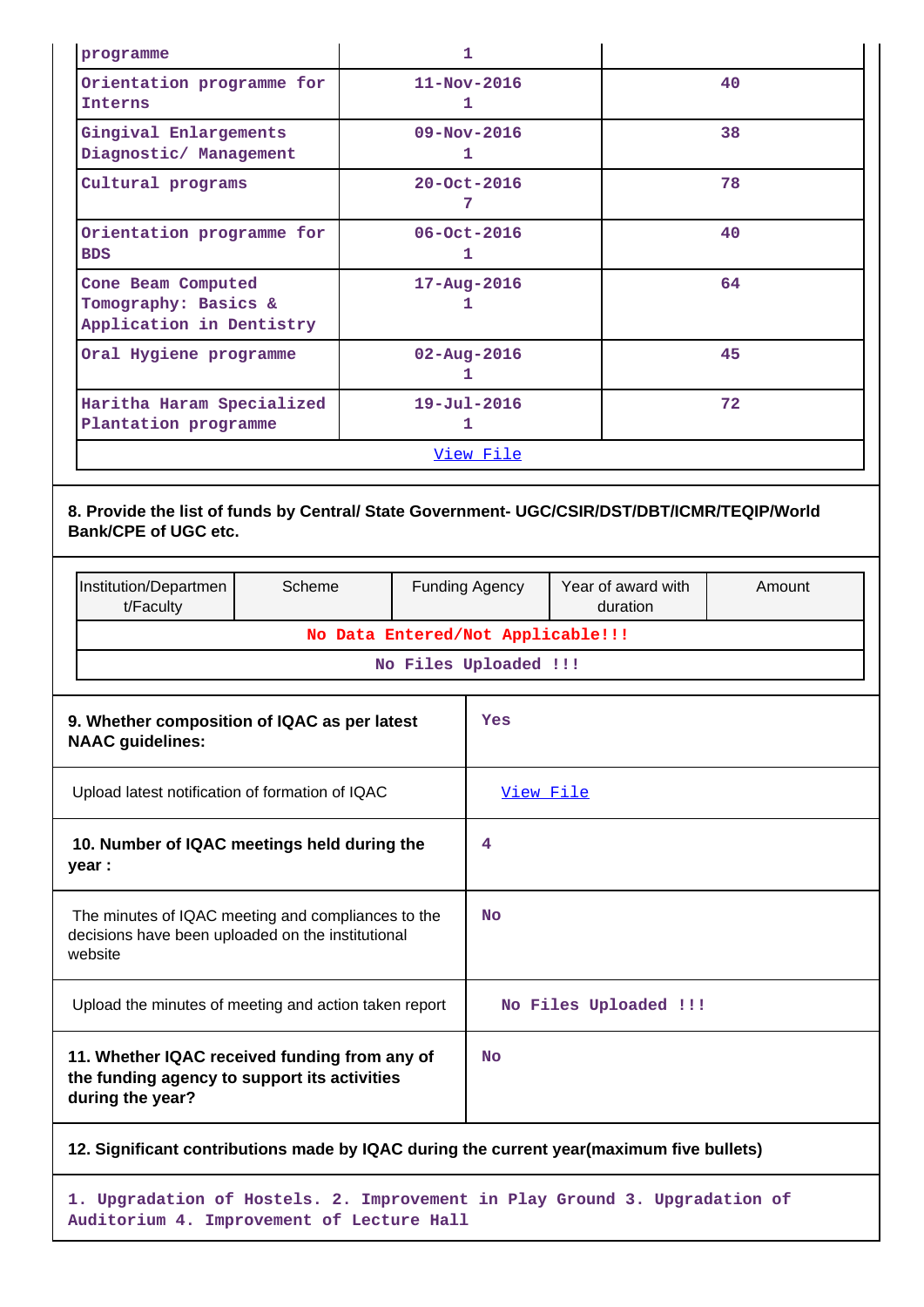| View File                                                                                                                                                            |                                                                                                                                   |  |  |  |  |  |  |
|----------------------------------------------------------------------------------------------------------------------------------------------------------------------|-----------------------------------------------------------------------------------------------------------------------------------|--|--|--|--|--|--|
| 13. Plan of action chalked out by the IQAC in the beginning of the academic year towards Quality<br>Enhancement and outcome achieved by the end of the academic year |                                                                                                                                   |  |  |  |  |  |  |
| Plan of Action                                                                                                                                                       | Achivements/Outcomes                                                                                                              |  |  |  |  |  |  |
| 1. Upgardation of Hostels 2.<br>Improvement of Play ground 3.<br>Upgradation of Auditorium 4.<br>Improvement of Lecture Hall                                         | Windows repaired Cleaning extn of<br>ground Audio visual eqpt procured,<br>wooden panelling, cabins, painting. ICT<br>Smart board |  |  |  |  |  |  |
|                                                                                                                                                                      | View File                                                                                                                         |  |  |  |  |  |  |
| 14. Whether AQAR was placed before statutory<br>body?                                                                                                                | Yes                                                                                                                               |  |  |  |  |  |  |
| Name of Statutory Body                                                                                                                                               | <b>Meeting Date</b>                                                                                                               |  |  |  |  |  |  |
| Management                                                                                                                                                           | $16 - May - 2016$                                                                                                                 |  |  |  |  |  |  |
| 15. Whether NAAC/or any other accredited<br>body(s) visited IQAC or interacted with it to<br>assess the functioning?                                                 | <b>No</b>                                                                                                                         |  |  |  |  |  |  |
| 16. Whether institutional data submitted to<br>AISHE:                                                                                                                | <b>No</b>                                                                                                                         |  |  |  |  |  |  |
| 17. Does the Institution have Management<br><b>Information System?</b>                                                                                               | <b>No</b>                                                                                                                         |  |  |  |  |  |  |

**Part B** 

# **CRITERION I – CURRICULAR ASPECTS**

### **1.1 – Curriculum Planning and Implementation**

 1.1.1 – Institution has the mechanism for well planned curriculum delivery and documentation. Explain in 500 words

 **Curriculum Design and Development: The institution has a well-structured and well planned curriculum implementation process, structured, planned and developed by institutional academic committee for BDS and MDS. As an institution affiliated to the Dental Council of India as well as the regional state health university - K.N.R University of Health Sciences, we adhere to the guidelines given by these authorities. The academic committee of the institution plans and develops the academic calendar for both under - graduate and post-graduate programs well in advance to ensure smooth conduction of academic activities. The time tables are revised every academic year according to the feedback received by the committee to improve flexibility of the academic exercises Monthly lesson plans and teaching schedules for faculty are designed by individual departments. The clinical postings of 3rd BDS and 4th BDS are scheduled in all clinical departments to give them best exposure towards patient diagnosis and treatment planning. Speciality wise clinical manuals are designed to enhance usage and monitor the (treatments rendered)**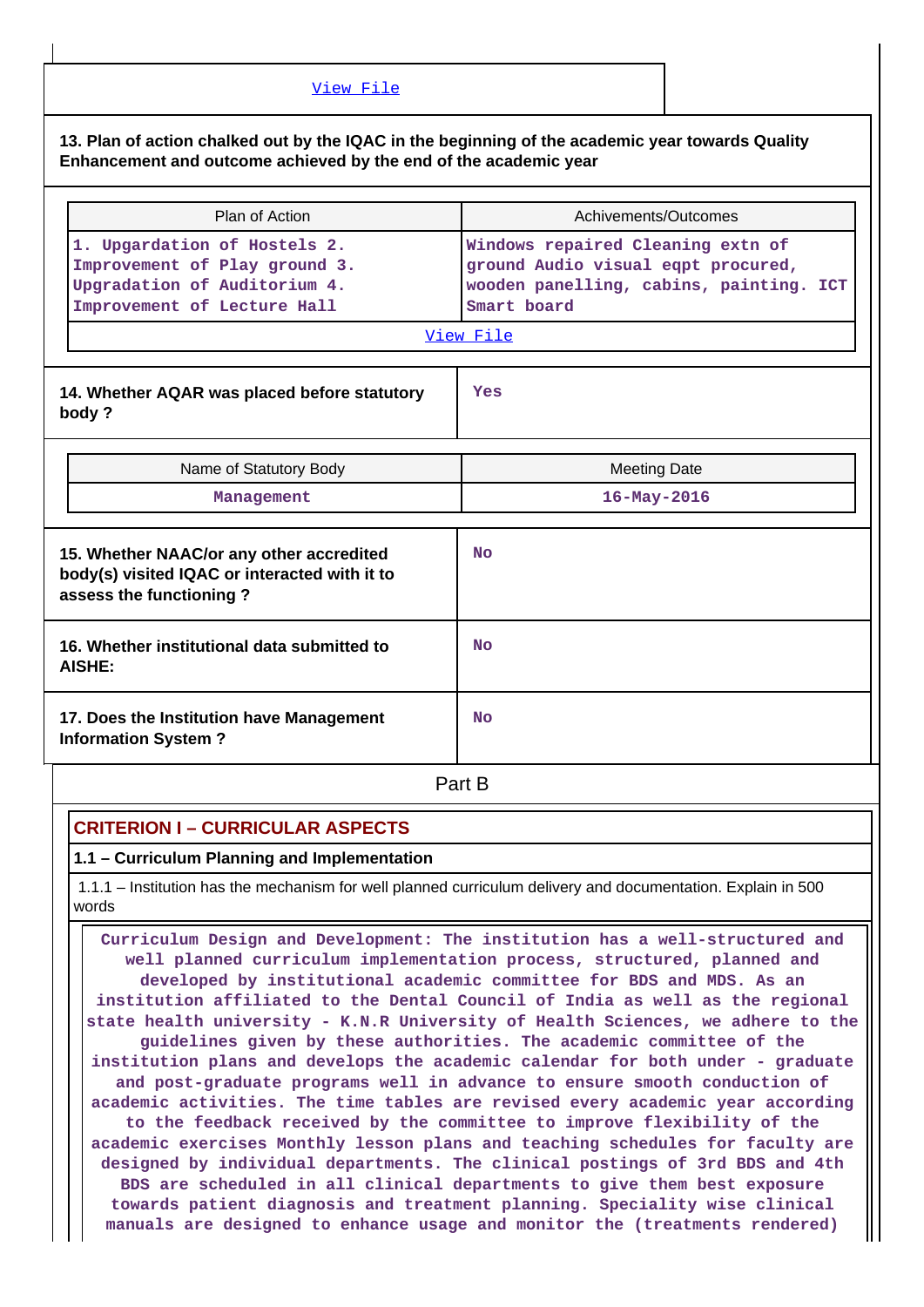**progress of each student independently. Academic Flexibility : Institution prides itself in offering value added and interdisciplinary courses and lectures on a regular basis to enrich students in various aspects of professional and personal life. Research Methodology and Bio-Statistics classes for postgraduate students are conducted to encourage research aptitude and projects . Various dental camps, field and industry visits are organized by college enabling exposure to various aspects of dentistry . Workshops and Additional Training : Institution organizes interdisciplinary workshops, Compulsory Internship, Project Works and training in advanced dental procedures. Undergraduate and Postgraduate students are encouraged to attend Conferences and Workshops and present scientific papers, posters and table clinics. Evaluation and Feedback : Institutional curriculum is based on active feedbacks from the respective departments, students and professionals. The faculty in-charges monitor the progress of students very meticulously and is conveyed to the parents at parents-teachers meeting. Following each internal assessment examination, slow learners are identified and taken care by providing personalized teaching to improve their performance. The students are graded according to their attendance, participation in the online classes, group discussions, multiple choice question (MCQ) based tests. Academic committee improvises on flexibility of the academic exercises of the individual departments, based on feedback received and periodic review meetings at**

| 1.1.2 – Certificate/ Diploma Courses introduced during the academic year |                 |                          |                 |                                                 |                                                         |  |  |  |
|--------------------------------------------------------------------------|-----------------|--------------------------|-----------------|-------------------------------------------------|---------------------------------------------------------|--|--|--|
| Certificate                                                              | Diploma Courses | Dates of<br>Introduction | <b>Duration</b> | Focus on employ<br>ability/entreprene<br>urship | Skill<br>Development                                    |  |  |  |
| Workshop<br>on CAD CAM<br>and digital<br>dentistry                       | Nil             | 16/08/2016               | $\overline{2}$  | nil                                             | Digital<br>dentistry                                    |  |  |  |
| Webinar on<br>gingival<br>enlargement                                    | Nil             | 09/11/2016               | 1               | nil                                             | Diagnosis<br>and tratment<br>of gingival<br>enlargement |  |  |  |
| Management<br>of skelekal<br>class 3<br>malocclusion                     | Nil             | 22/12/2016               | $\mathbf{1}$    | nil                                             | Orthodontics                                            |  |  |  |
| CDE<br>program on<br><b>DAMON</b><br>philosophy<br>in<br>Orthodontics    | <b>Nil</b>      | 15/03/2017               | $\mathbf{1}$    | nil                                             | <b>Advances</b><br>in<br>orthodontics                   |  |  |  |
| Orthomorphic<br>surgery                                                  | Nil             | 20/03/2017               | 1               | nil                                             | Advances<br>in<br>orthodontic<br>surgery                |  |  |  |
| Dental<br>Pinnache-<br>lecture on<br>dental<br>laminate<br>veneers       | <b>Nil</b>      | 17/03/2017               | 1               | nil                                             | Laminate<br>veneers                                     |  |  |  |

**departmental level are conducted .**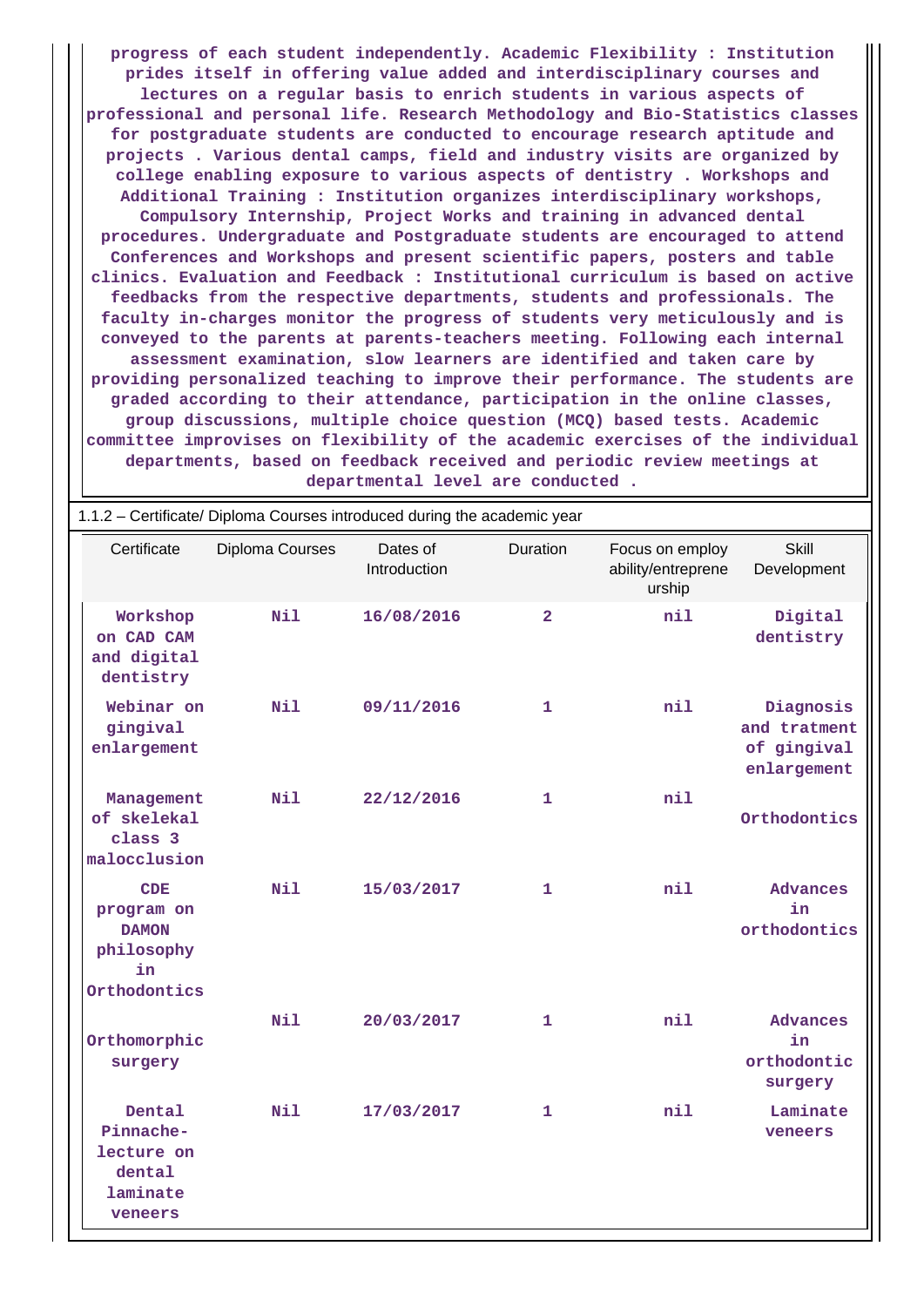| 1.2 - Academic Flexibility                                                                 |                                                                                                         |                                                                 |
|--------------------------------------------------------------------------------------------|---------------------------------------------------------------------------------------------------------|-----------------------------------------------------------------|
| 1.2.1 - New programmes/courses introduced during the academic year                         |                                                                                                         |                                                                 |
| Programme/Course                                                                           | Programme Specialization                                                                                | Dates of Introduction                                           |
| No Data Entered/Not Applicable !!!                                                         |                                                                                                         |                                                                 |
|                                                                                            | No file uploaded.                                                                                       |                                                                 |
| affiliated Colleges (if applicable) during the academic year.                              | 1.2.2 - Programmes in which Choice Based Credit System (CBCS)/Elective course system implemented at the |                                                                 |
| Name of programmes adopting<br><b>CBCS</b>                                                 | Programme Specialization                                                                                | Date of implementation of<br><b>CBCS/Elective Course System</b> |
| No Data Entered/Not Applicable !!!                                                         |                                                                                                         |                                                                 |
|                                                                                            | 1.2.3 - Students enrolled in Certificate/ Diploma Courses introduced during the year                    |                                                                 |
|                                                                                            | Certificate                                                                                             | Diploma Course                                                  |
| <b>Number of Students</b>                                                                  | 292                                                                                                     | Nil                                                             |
| 1.3 - Curriculum Enrichment                                                                |                                                                                                         |                                                                 |
| 1.3.1 - Value-added courses imparting transferable and life skills offered during the year |                                                                                                         |                                                                 |
| <b>Value Added Courses</b>                                                                 | Date of Introduction                                                                                    | Number of Students Enrolled                                     |
| Digital Photography in<br>dentistry                                                        | 04/06/2017                                                                                              | 35                                                              |
| Hospital infection<br>control protocol                                                     | 27/06/2016                                                                                              | 75                                                              |
| <b>Stress management</b><br>skills in medical<br>students                                  | 15/06/2016                                                                                              | 120                                                             |
| Health education and<br>first aid                                                          | 20/04/2016                                                                                              | 100                                                             |
| Nutrition in dental<br>health                                                              | 13/03/2017                                                                                              | 58                                                              |
| Patient management : A<br>perspective                                                      | 26/07/2016                                                                                              | 125                                                             |
| Role of Information<br>technology in dentistry-<br>today and tomorrow                      | 20/05/2016                                                                                              | 57                                                              |
| Biomedical waste<br>management in hospital<br>setup                                        | 04/10/2017                                                                                              | 56                                                              |
| Preventing nosocomial<br>infections in hospital<br>setup                                   | 12/06/2017                                                                                              | 55                                                              |
|                                                                                            | View File                                                                                               |                                                                 |
| 1.3.2 - Field Projects / Internships under taken during the year                           |                                                                                                         |                                                                 |
| Project/Programme Title                                                                    | Programme Specialization                                                                                | No. of students enrolled for Field<br>Projects / Internships    |
| MDS                                                                                        | oral and maxillofacial<br>surgery                                                                       | $\overline{\mathbf{2}}$                                         |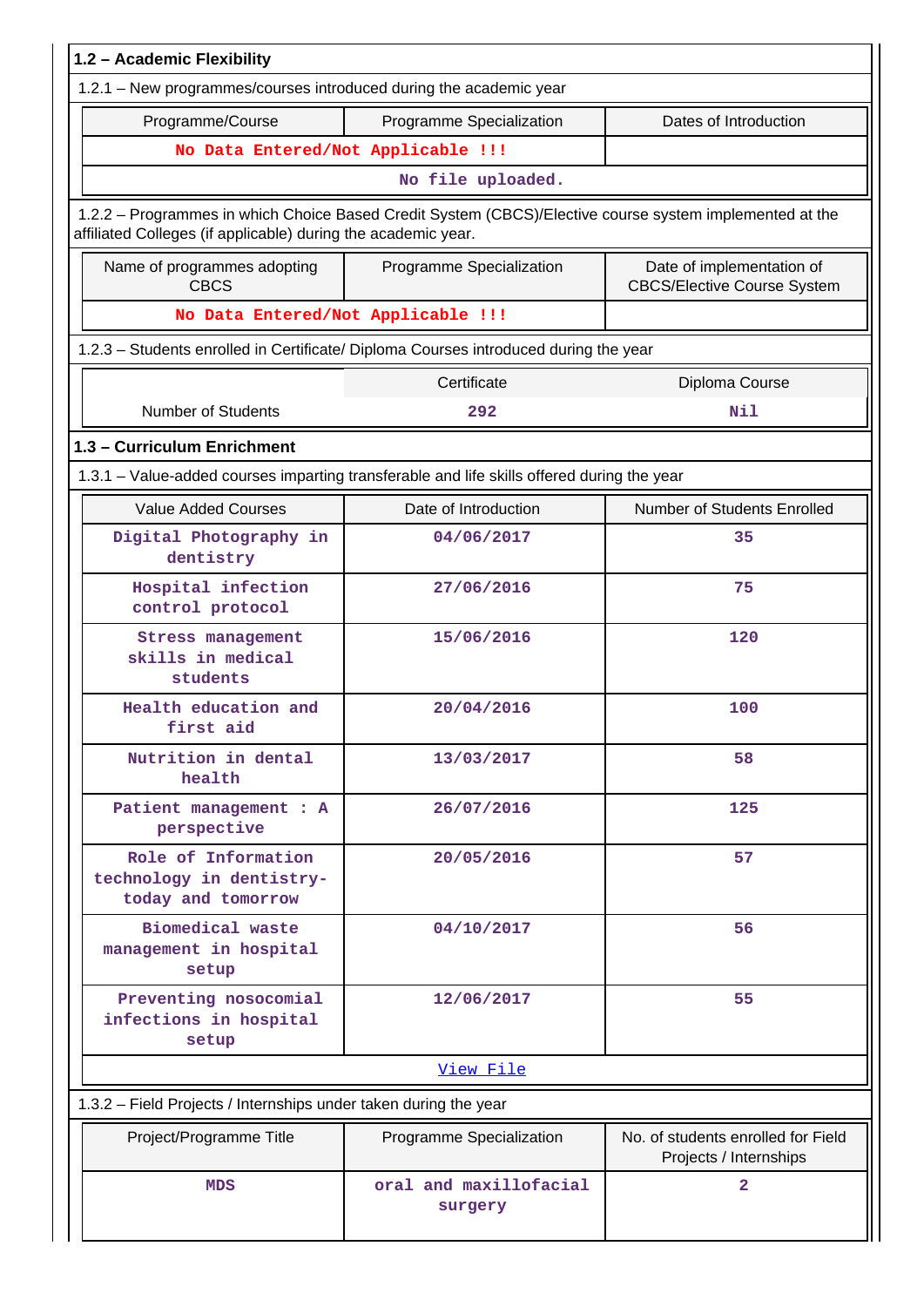| <b>BDS</b> | Internship         |    |  |  |  |
|------------|--------------------|----|--|--|--|
| <b>BDS</b> | Industry Visit     | 49 |  |  |  |
| <b>BDS</b> | Community Postings | 32 |  |  |  |
| View File  |                    |    |  |  |  |

### **1.4 – Feedback System**

| 1.4.1 – Whether structured feedback received from all the stakeholders. |     |  |  |  |  |  |
|-------------------------------------------------------------------------|-----|--|--|--|--|--|
| <b>Students</b>                                                         | Yes |  |  |  |  |  |
| <b>Teachers</b>                                                         | Yes |  |  |  |  |  |
| <b>Employers</b>                                                        | Yes |  |  |  |  |  |
| Alumni<br>Yes                                                           |     |  |  |  |  |  |
| Parents                                                                 | Yes |  |  |  |  |  |

 1.4.2 – How the feedback obtained is being analyzed and utilized for overall development of the institution? (maximum 500 words)

#### Feedback Obtained

**Student's feedback: Feedbacks are regularly obtained from students with regards to academics, college infrastructure, hostel complex, sports and extracurricular facilities. These are compiled by the respective mentors of the different batches and analysed by the grievance committee, which takes up the matters ahead and discusses them with the Principal and registrar who then take an initiative to make a priority list of amendments and necessary steps that need to be taken. Open meets are conducted frequently in the college auditorium to address issues raised by students in the college and campus and necessary actions are taken for their grievances. 2. Teacher feedback: Feedbacks from teachers primarily help in categorizing the students into striving performers and over achievers. The over achievers are encouraged to broaden their horizon of knowledge by participating in group projects, proctorship / peer mentoringbuddy system with striving performers. They are assigned and mentored in basic research Principles through critically appraised topics. Remedial classes and similar methods are incorporated to reinforce learning of striving performers and prepare them for facing the assessments confidently. 3. Employer's feedback: The Chairman of the Institution analyses Annual Confidential Report (ACR) of every staff member based on key performance indicators and selfappraisal reports of all the faculty, comments of the head of the department and Principal as appropriate. Faculty are encouraged for career progression through empowerment strategies. 4. Alumni feedback: Alumni feedback is obtained and incorporated in continual improvement in the college management. 5. Parents feedback: A bi-annual parent teacher meeting is conducted to discuss the student performance and his appraisal. The parents actively participate in the meetings and later give their feedback with regards to college, departments or individuals. Feedbacks are analysed and acted upon appropriately.**

# **CRITERION II – TEACHING- LEARNING AND EVALUATION**

### **2.1 – Student Enrolment and Profile**

#### 2.1.1 – Demand Ratio during the year

| Name of the<br>Programme | Programme<br>Specialization | Number of seats<br>available | Number of<br>Application received | <b>Students Enrolled</b> |
|--------------------------|-----------------------------|------------------------------|-----------------------------------|--------------------------|
| <b>BDS</b>               | <b>NIL</b>                  | 40                           | 350                               | 40                       |
| <b>MDS</b>               | <b>NIL</b>                  | 15                           |                                   | 15                       |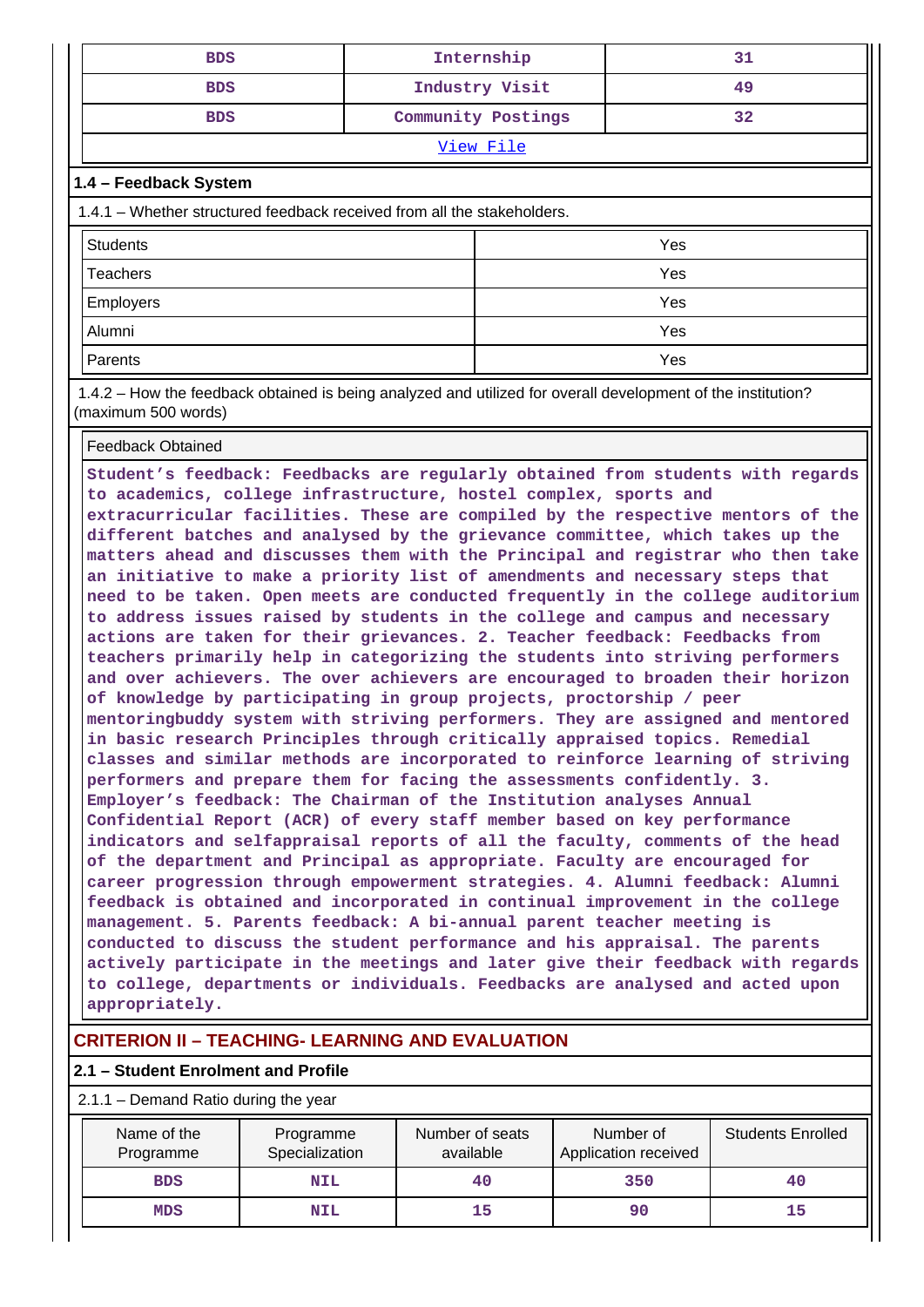| View File                                                                                                                                                                                                                           |                                                                                                                                                                                                                           |  |                                                              |                                                                                                  |  |                                                                                                  |    |                                                                                                                                          |
|-------------------------------------------------------------------------------------------------------------------------------------------------------------------------------------------------------------------------------------|---------------------------------------------------------------------------------------------------------------------------------------------------------------------------------------------------------------------------|--|--------------------------------------------------------------|--------------------------------------------------------------------------------------------------|--|--------------------------------------------------------------------------------------------------|----|------------------------------------------------------------------------------------------------------------------------------------------|
| 2.2 - Catering to Student Diversity                                                                                                                                                                                                 |                                                                                                                                                                                                                           |  |                                                              |                                                                                                  |  |                                                                                                  |    |                                                                                                                                          |
| 2.2.1 - Student - Full time teacher ratio (current year data)                                                                                                                                                                       |                                                                                                                                                                                                                           |  |                                                              |                                                                                                  |  |                                                                                                  |    |                                                                                                                                          |
| Year                                                                                                                                                                                                                                | Number of<br>students enrolled<br>in the institution<br>(UG)                                                                                                                                                              |  | Number of<br>students enrolled<br>in the institution<br>(PG) | Number of<br>fulltime teachers<br>available in the<br>institution<br>teaching only UG<br>courses |  | Number of<br>fulltime teachers<br>available in the<br>institution<br>teaching only PG<br>courses |    | Number of<br>teachers<br>teaching both UG<br>and PG courses                                                                              |
| 2016                                                                                                                                                                                                                                | 200                                                                                                                                                                                                                       |  | 45                                                           | 72                                                                                               |  |                                                                                                  | 36 | 72                                                                                                                                       |
| 2.3 - Teaching - Learning Process                                                                                                                                                                                                   |                                                                                                                                                                                                                           |  |                                                              |                                                                                                  |  |                                                                                                  |    |                                                                                                                                          |
| 2.3.1 - Percentage of teachers using ICT for effective teaching with Learning Management Systems (LMS), E-<br>learning resources etc. (current year data)                                                                           |                                                                                                                                                                                                                           |  |                                                              |                                                                                                  |  |                                                                                                  |    |                                                                                                                                          |
| Number of<br><b>Teachers on Roll</b>                                                                                                                                                                                                | Number of<br>teachers using<br>ICT (LMS, e-<br>Resources)                                                                                                                                                                 |  | <b>ICT Tools and</b><br>resources<br>available               | Number of ICT<br>enabled<br>Classrooms                                                           |  | Numberof smart<br>classrooms                                                                     |    | E-resources and<br>techniques used                                                                                                       |
| 72                                                                                                                                                                                                                                  | 50                                                                                                                                                                                                                        |  | 12                                                           | 4                                                                                                |  |                                                                                                  | 5  | $\mathbf{2}$                                                                                                                             |
|                                                                                                                                                                                                                                     |                                                                                                                                                                                                                           |  |                                                              | View File of ICT Tools and resources                                                             |  |                                                                                                  |    |                                                                                                                                          |
|                                                                                                                                                                                                                                     |                                                                                                                                                                                                                           |  |                                                              | No file uploaded.                                                                                |  |                                                                                                  |    |                                                                                                                                          |
| 2.3.2 - Students mentoring system available in the institution? Give details. (maximum 500 words)                                                                                                                                   |                                                                                                                                                                                                                           |  |                                                              |                                                                                                  |  |                                                                                                  |    |                                                                                                                                          |
| instructional coaching. Mentor acts as a liason between the student and the management, student and parents,<br>Number of students enrolled in the<br>institution                                                                   | four undergraduate students and one post graduate student. Mentoring involves follow up, long term support,<br>student and peers. Mentor helps to create a launching pad to promote the students interests and abilities. |  |                                                              | Number of fulltime teachers                                                                      |  |                                                                                                  |    | developmental for student community in general and first year students in particular. At ACDS each staff mentors<br>Mentor: Mentee Ratio |
|                                                                                                                                                                                                                                     | 245                                                                                                                                                                                                                       |  |                                                              | 72                                                                                               |  |                                                                                                  |    | 1:3                                                                                                                                      |
| 2.4 - Teacher Profile and Quality                                                                                                                                                                                                   |                                                                                                                                                                                                                           |  |                                                              |                                                                                                  |  |                                                                                                  |    |                                                                                                                                          |
| 2.4.1 - Number of full time teachers appointed during the year                                                                                                                                                                      |                                                                                                                                                                                                                           |  |                                                              |                                                                                                  |  |                                                                                                  |    |                                                                                                                                          |
| No. of sanctioned<br>positions                                                                                                                                                                                                      | No. of filled positions                                                                                                                                                                                                   |  | Vacant positions                                             |                                                                                                  |  | Positions filled during<br>the current year                                                      |    | No. of faculty with<br>Ph.D                                                                                                              |
| 75                                                                                                                                                                                                                                  | 72                                                                                                                                                                                                                        |  |                                                              | 3                                                                                                |  | 7                                                                                                |    | 1                                                                                                                                        |
| 2.4.2 - Honours and recognition received by teachers (received awards, recognition, fellowships at State, National,<br>International level from Government, recognised bodies during the year )                                     |                                                                                                                                                                                                                           |  |                                                              |                                                                                                  |  |                                                                                                  |    |                                                                                                                                          |
| Year of Award<br>Name of full time teachers<br>Designation<br>Name of the award,<br>fellowship, received from<br>receiving awards from<br>state level, national level,<br>Government or recognized<br>international level<br>bodies |                                                                                                                                                                                                                           |  |                                                              |                                                                                                  |  |                                                                                                  |    |                                                                                                                                          |
|                                                                                                                                                                                                                                     |                                                                                                                                                                                                                           |  |                                                              | No Data Entered/Not Applicable !!!                                                               |  |                                                                                                  |    |                                                                                                                                          |
|                                                                                                                                                                                                                                     |                                                                                                                                                                                                                           |  |                                                              | No file uploaded.                                                                                |  |                                                                                                  |    |                                                                                                                                          |
| 2.5 - Evaluation Process and Reforms                                                                                                                                                                                                |                                                                                                                                                                                                                           |  |                                                              |                                                                                                  |  |                                                                                                  |    |                                                                                                                                          |
| 2.5.1 - Number of days from the date of semester-end/ year- end examination till the declaration of results during<br>the year                                                                                                      |                                                                                                                                                                                                                           |  |                                                              |                                                                                                  |  |                                                                                                  |    |                                                                                                                                          |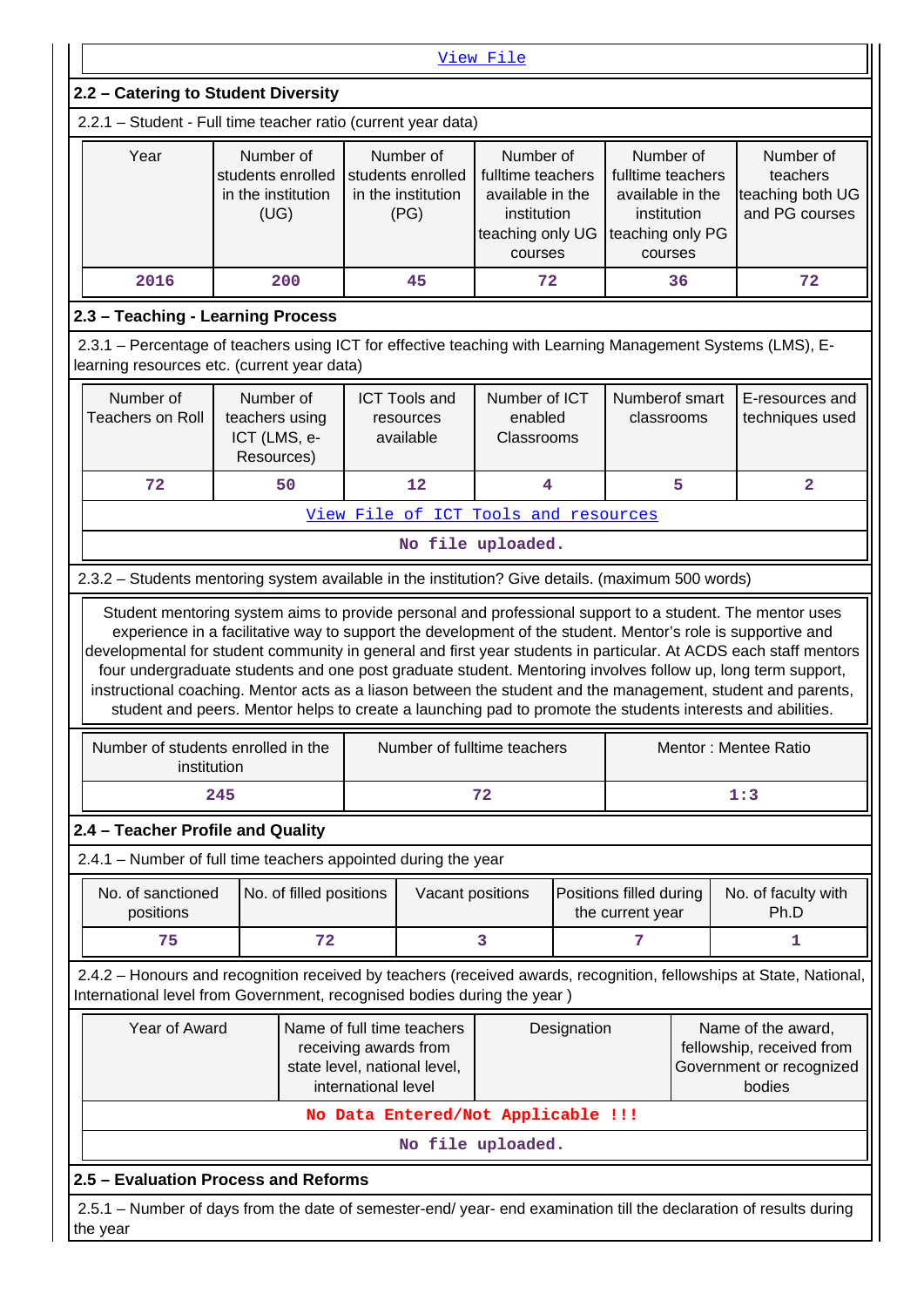| Programme Name    | Programme Code | Semester/year | Last date of the last<br>semester-end/year-<br>end examination | Date of declaration of<br>results of semester-<br>end/year-end<br>examination |  |  |  |
|-------------------|----------------|---------------|----------------------------------------------------------------|-------------------------------------------------------------------------------|--|--|--|
| <b>MDS</b>        | 101            | final         | 03/07/2016                                                     | 12/08/2016                                                                    |  |  |  |
| <b>BDS</b>        | 101            |               | 27/07/2016                                                     | 30/09/2016                                                                    |  |  |  |
| <b>BDS</b>        | 101            | 2             | 02/08/2016                                                     | 30/09/2016                                                                    |  |  |  |
| <b>BDS</b>        | 101            | 3             | 21/07/2016                                                     | 08/09/2016                                                                    |  |  |  |
| <b>BDS</b>        | 082            | 4             | 07/09/2016                                                     | 03/11/2016                                                                    |  |  |  |
| No file uploaded. |                |               |                                                                |                                                                               |  |  |  |

2.5.2 – Reforms initiated on Continuous Internal Evaluation(CIE) system at the institutional level (250 words)

 **Continuous internal evaluation is done by three internal examinations, attendance, and performance in the practical.**

 2.5.3 – Academic calendar prepared and adhered for conduct of Examination and other related matters (250 words)

 **Clinical postings schedule and schedule for internal assessment examination is prepared and is followed accordingly. How ever the final examinations are being conducted by the affiliated University.**

# **2.6 – Student Performance and Learning Outcomes**

 2.6.1 – Program outcomes, program specific outcomes and course outcomes for all programs offered by the institution are stated and displayed in website of the institution (to provide the weblink)

 [https://www.acds.co.in/wp-content/uploads/2021/08/Programme-outcomes-programme](https://www.acds.co.in/wp-content/uploads/2021/08/Programme-outcomes-programme-specific-outcomes-course-outcomes.pdf)[specific-outcomes-course-outcomes.pdf](https://www.acds.co.in/wp-content/uploads/2021/08/Programme-outcomes-programme-specific-outcomes-course-outcomes.pdf)

### 2.6.2 – Pass percentage of students

| Programme<br>Code | Programme<br>Name | Programme<br>Specialization | Number of<br>students<br>appeared in the<br>final year<br>examination | Number of<br>students passed<br>in final year<br>examination | Pass Percentage |  |
|-------------------|-------------------|-----------------------------|-----------------------------------------------------------------------|--------------------------------------------------------------|-----------------|--|
| <b>Nill</b>       | MDS               | <b>NIL</b>                  | 11                                                                    | 11                                                           | 100             |  |
| <b>Nill</b>       | <b>BDS</b>        |                             | 34                                                                    | 26                                                           | 76.5            |  |
|                   |                   |                             |                                                                       |                                                              |                 |  |

[View File](https://assessmentonline.naac.gov.in/public/Postacc/Pass_percentage/19458_Pass_percentage_1645845884.xlsx)

# **2.7 – Student Satisfaction Survey**

 2.7.1 – Student Satisfaction Survey (SSS) on overall institutional performance (Institution may design the questionnaire) (results and details be provided as weblink)

# **No Data Entered/Not Applicable !!!**

# **CRITERION III – RESEARCH, INNOVATIONS AND EXTENSION**

### **3.1 – Resource Mobilization for Research**

3.1.1 – Research funds sanctioned and received from various agencies, industry and other organisations

| Nature of the Project | <b>Duration</b> | Name of the funding<br>agency | Total grant<br>sanctioned | Amount received<br>during the year |  |  |  |  |
|-----------------------|-----------------|-------------------------------|---------------------------|------------------------------------|--|--|--|--|
| Total                 | Nill            | <b>ACDS</b>                   | 19.56                     | 19.56                              |  |  |  |  |
| No file uploaded.     |                 |                               |                           |                                    |  |  |  |  |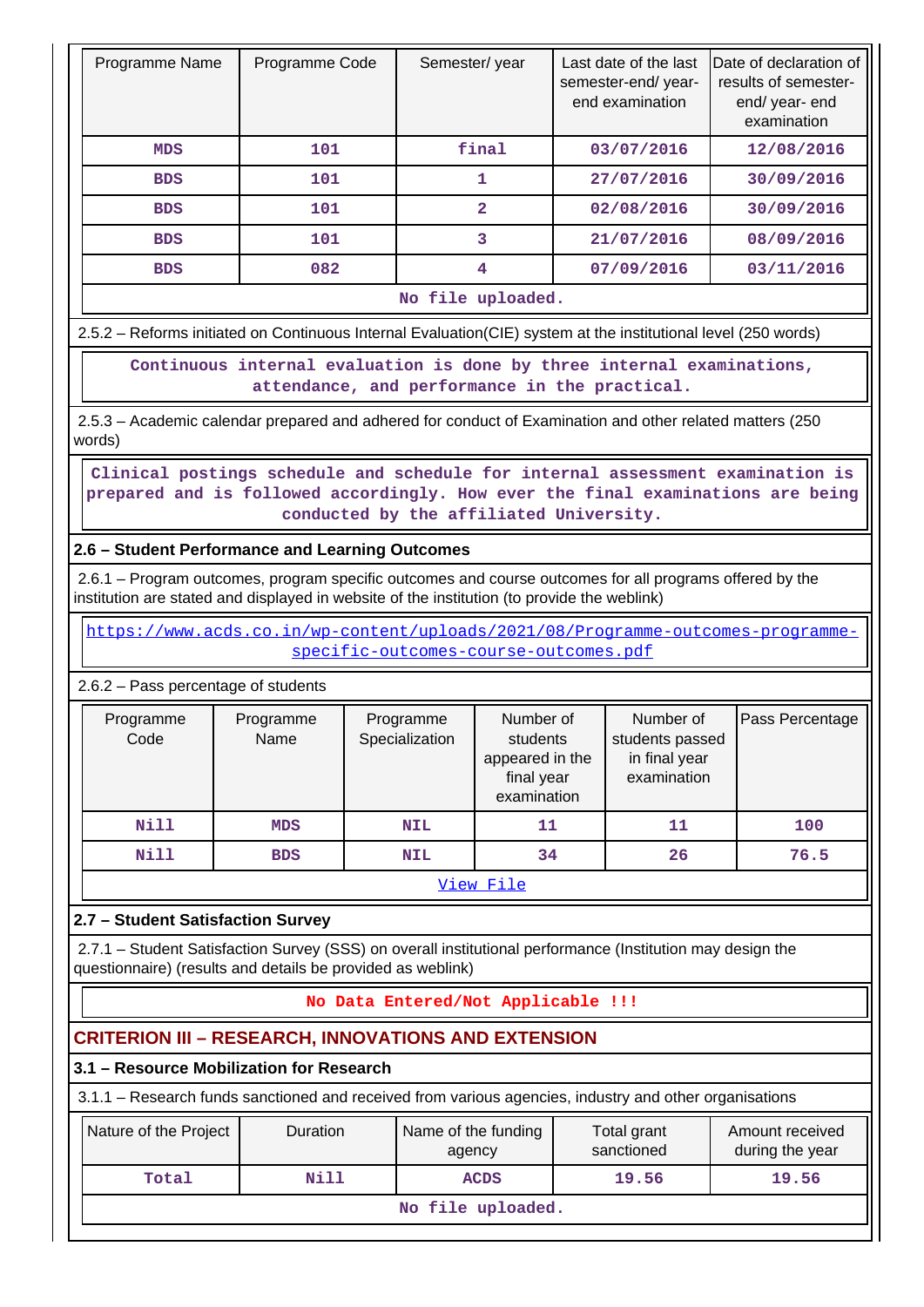| 3.2 - Innovation Ecosystem                                                                                                                                            |                        |               |                   |                         |                         |                         |                                   |                         |  |  |
|-----------------------------------------------------------------------------------------------------------------------------------------------------------------------|------------------------|---------------|-------------------|-------------------------|-------------------------|-------------------------|-----------------------------------|-------------------------|--|--|
| 3.2.1 – Workshops/Seminars Conducted on Intellectual Property Rights (IPR) and Industry-Academia Innovative<br>practices during the year                              |                        |               |                   |                         |                         |                         |                                   |                         |  |  |
| Title of workshop/seminar                                                                                                                                             |                        |               | Name of the Dept. |                         |                         |                         | Date                              |                         |  |  |
| <b>NIL</b>                                                                                                                                                            |                        |               | <b>NIL</b>        |                         |                         |                         |                                   |                         |  |  |
| 3.2.2 - Awards for Innovation won by Institution/Teachers/Research scholars/Students during the year                                                                  |                        |               |                   |                         |                         |                         |                                   |                         |  |  |
| Title of the innovation                                                                                                                                               | Name of Awardee        |               | Awarding Agency   |                         |                         | Date of award           |                                   | Category                |  |  |
| <b>NIL</b>                                                                                                                                                            | <b>NIL</b>             |               |                   |                         |                         | Nill                    |                                   | <b>Nill</b>             |  |  |
|                                                                                                                                                                       |                        |               |                   | No file uploaded.       |                         |                         |                                   |                         |  |  |
| 3.2.3 - No. of Incubation centre created, start-ups incubated on campus during the year                                                                               |                        |               |                   |                         |                         |                         |                                   |                         |  |  |
| Incubation<br>Center                                                                                                                                                  | Name                   |               | Sponsered By      | Name of the<br>Start-up |                         | Nature of Start-<br>up  |                                   | Date of<br>Commencement |  |  |
| <b>NOT</b><br><b>APPLICABLE</b>                                                                                                                                       | <b>Nill</b>            |               | <b>Nill</b>       | Nill                    |                         |                         | Nill                              | Nill                    |  |  |
|                                                                                                                                                                       |                        |               |                   | No file uploaded.       |                         |                         |                                   |                         |  |  |
| 3.3 - Research Publications and Awards                                                                                                                                |                        |               |                   |                         |                         |                         |                                   |                         |  |  |
| 3.3.1 - Incentive to the teachers who receive recognition/awards                                                                                                      |                        |               |                   |                         |                         |                         |                                   |                         |  |  |
| <b>State</b>                                                                                                                                                          |                        |               | National          |                         |                         |                         | International                     |                         |  |  |
| 0 <sub>0</sub>                                                                                                                                                        |                        |               | 0 <sub>0</sub>    |                         |                         |                         | 0 <sub>0</sub>                    |                         |  |  |
| 3.3.2 - Ph. Ds awarded during the year (applicable for PG College, Research Center)                                                                                   |                        |               |                   |                         |                         |                         |                                   |                         |  |  |
|                                                                                                                                                                       | Name of the Department |               |                   |                         |                         | Number of PhD's Awarded |                                   |                         |  |  |
|                                                                                                                                                                       | <b>NOT APPLICABLE</b>  |               |                   |                         |                         |                         | Nill                              |                         |  |  |
| 3.3.3 - Research Publications in the Journals notified on UGC website during the year                                                                                 |                        |               |                   |                         |                         |                         |                                   |                         |  |  |
| <b>Type</b>                                                                                                                                                           |                        | Department    |                   | Number of Publication   |                         |                         | Average Impact Factor (if<br>any) |                         |  |  |
| National                                                                                                                                                              |                        | Orthodontics  |                   |                         | 5                       |                         |                                   | Nill                    |  |  |
| National                                                                                                                                                              |                        | Endodontics   |                   |                         | $\overline{a}$          |                         |                                   | Nill                    |  |  |
| National                                                                                                                                                              |                        | Periodontics  |                   |                         | $\mathbf{1}$            |                         |                                   | Nill                    |  |  |
| National                                                                                                                                                              |                        | Pedodontics   |                   |                         | 1                       |                         |                                   | <b>Nill</b>             |  |  |
| National                                                                                                                                                              |                        |               | Oral Pathology    |                         | 1                       |                         |                                   | Nill                    |  |  |
| National                                                                                                                                                              |                        | Oral Medicine |                   |                         | 1                       |                         |                                   | Nill                    |  |  |
| National                                                                                                                                                              |                        | Oral Surgery  |                   |                         | $\overline{\mathbf{2}}$ |                         |                                   | Nill                    |  |  |
|                                                                                                                                                                       |                        |               |                   | No file uploaded.       |                         |                         |                                   |                         |  |  |
| 3.3.4 - Books and Chapters in edited Volumes / Books published, and papers in National/International Conference<br>Proceedings per Teacher during the year            |                        |               |                   |                         |                         |                         |                                   |                         |  |  |
|                                                                                                                                                                       | Department             |               |                   |                         |                         | Number of Publication   |                                   |                         |  |  |
|                                                                                                                                                                       | <b>NIL</b>             |               |                   |                         |                         |                         | Nill                              |                         |  |  |
|                                                                                                                                                                       |                        |               |                   | No file uploaded.       |                         |                         |                                   |                         |  |  |
| 3.3.5 - Bibliometrics of the publications during the last Academic year based on average citation index in Scopus/<br>Web of Science or PubMed/ Indian Citation Index |                        |               |                   |                         |                         |                         |                                   |                         |  |  |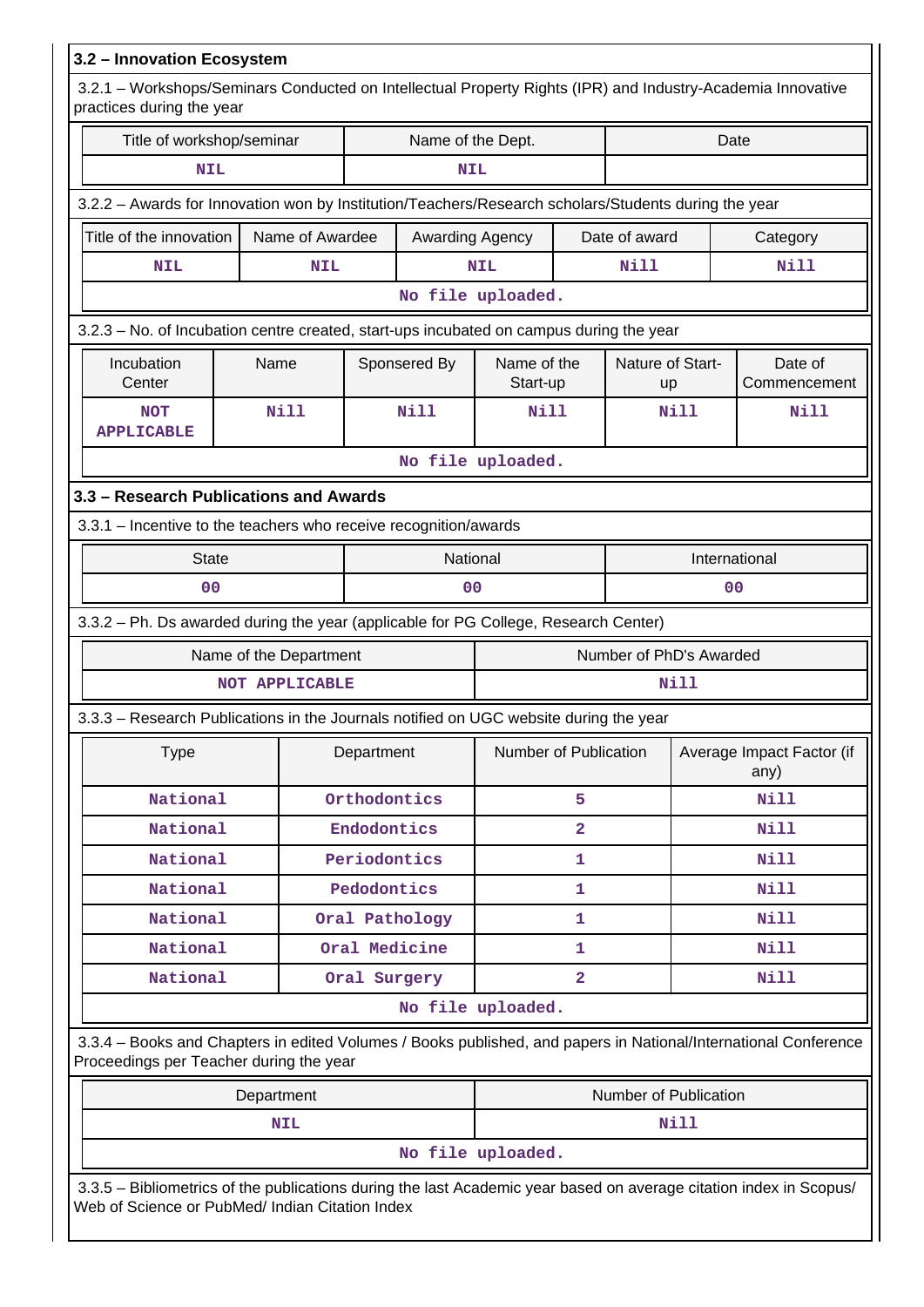| Title of the<br>Paper                                                                                                | Name of<br>Author             | Title of journal                                           | Year of<br>publication | <b>Citation Index</b> | Institutional<br>affiliation as<br>mentioned in<br>the publication | Number of<br>citations<br>excluding self<br>citation |
|----------------------------------------------------------------------------------------------------------------------|-------------------------------|------------------------------------------------------------|------------------------|-----------------------|--------------------------------------------------------------------|------------------------------------------------------|
| Photogra<br>mmetric co<br>rrelation<br>of face<br>with<br>frontal ra<br>diographs<br>and direct<br>measuremen<br>ts. | Prasad<br>Chitra              | Journal<br>of<br>Clinical<br>and<br>Diagnostic<br>Research | 2017                   | <b>Nill</b>           | Army<br>College of<br>Dental<br>Sciences                           | Nill                                                 |
| Rapid<br>maxillary<br>expansion<br>to correct<br>palatal<br>fracture<br>malunion                                     | Prasad<br>Chitra              | Journal<br>of<br>Clinical<br>and<br>Diagnostic<br>Research | 2017                   | <b>Nill</b>           | Army<br>College of<br>Dental<br>Sciences                           | <b>Nill</b>                                          |
| A new co<br>mbination<br>mirror<br>with<br>template<br>for<br>intraoral<br>photograph<br>У                           | Prasad<br>Chitra              | Journal<br>of Indian<br>Orthodonti<br>c Society            | 2016                   | Nill                  | Army<br>College of<br>Dental<br>Sciences                           | <b>Nill</b>                                          |
| Clinical<br>instrument<br>refurbishm<br>$ent - A$<br>chairside<br>technique                                          | Prasad<br>Chitra              | Journal<br>of Indian<br>Orthodonti<br>c Society            | 2016                   | <b>Nill</b>           | Army<br>College of<br>Dental<br>Sciences                           | <b>Nill</b>                                          |
| Evaluation<br>of<br>Skeletal<br>Maturation<br>in<br>Lingayat<br>Children                                             | Pradeep<br>Raj                | Journal<br>of interna<br>tional<br>oral<br>health          | 2016                   | <b>Nill</b>           | Army<br>College of<br>Dental<br>Sciences                           | Nill                                                 |
| Estimation<br>of Age by<br>Pulp tooth<br>Area Ratio<br>using<br>Three<br>Compurer<br>Aided<br>softwares              | Dr.<br>Seema<br><b>Basoya</b> | Quality<br>in Primary<br>Care                              | 2016                   | <b>Nill</b>           | Army<br>College of<br>Dental<br>Sciences                           | Nill                                                 |
| <b>Effect</b>                                                                                                        | Mona                          | Journal                                                    | 2017                   | <b>Nill</b>           | Army                                                               | <b>Nill</b>                                          |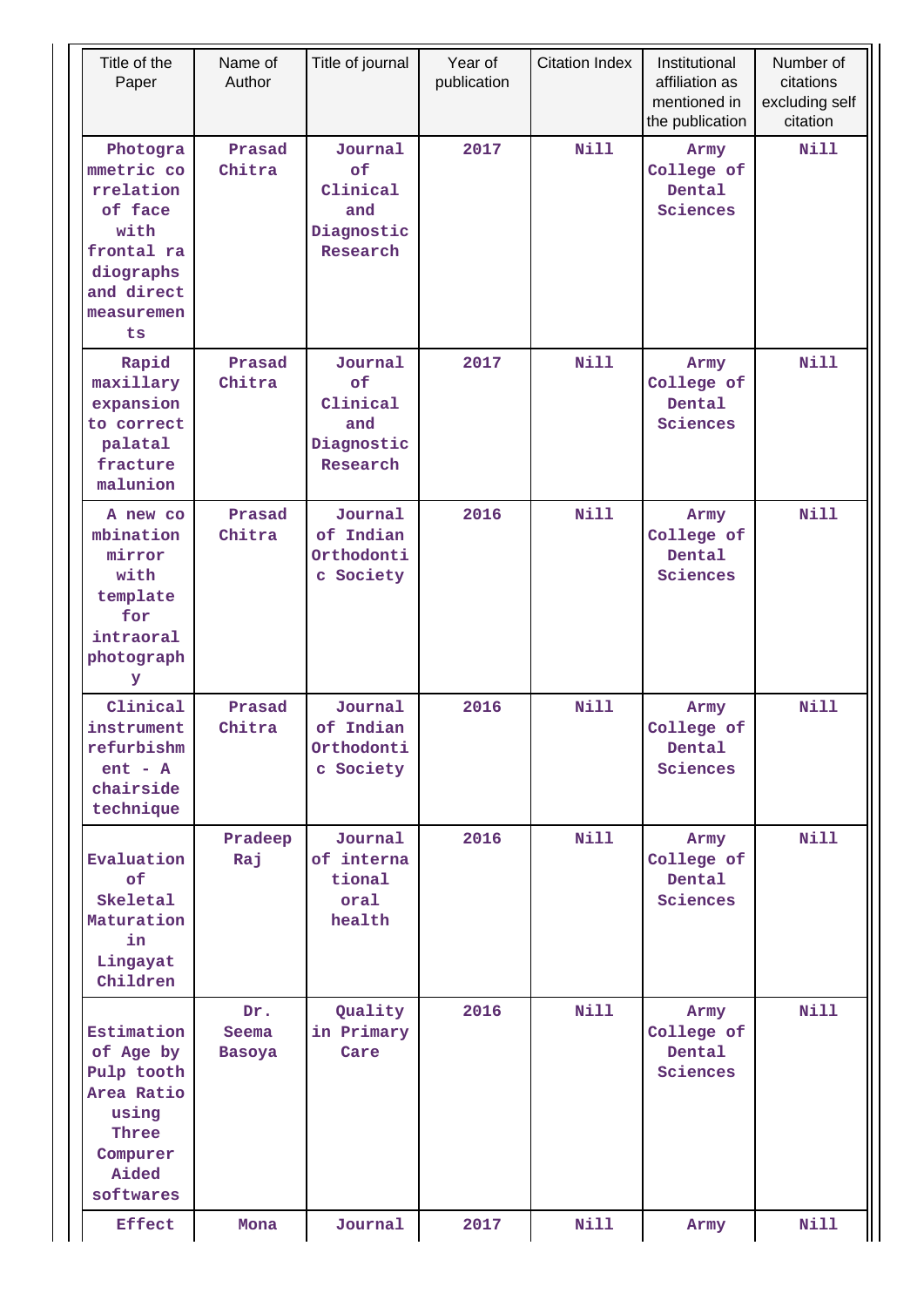| of Green<br>Coffee<br>Bean<br>Extract on<br>Streptococ<br>cus mutans<br>Count: A<br>Randomised<br>Control<br>Trial.                                                                                                   | Yadav,<br>Mamta<br>Kaushik,<br>Roshni<br>Roshni,<br>Pallavi<br>Reddy,<br>Neha Mehra<br>, Vallari<br>Jain,<br>Ritu Rana | of<br>Clinical<br>and<br>Diagnostic<br>Research.           |           |             | College of<br>Dental<br>Sciences         |             |
|-----------------------------------------------------------------------------------------------------------------------------------------------------------------------------------------------------------------------|------------------------------------------------------------------------------------------------------------------------|------------------------------------------------------------|-----------|-------------|------------------------------------------|-------------|
| Physiolo<br>gical root<br>end<br>closure in<br>a traumati<br>sed young<br>permanent<br>tooth<br>using<br>collaged<br>particles<br>as pulpal<br>dressing                                                               | Krishna<br>Priya V,<br>Divya<br>Gaur, CH<br>Santosh<br>Kumar, G<br>Shilpa                                              | Journal<br>of<br>Clinical<br>and<br>Diagnostic<br>Research | 2017      | <b>Nill</b> | Army<br>College of<br>Dental<br>Sciences | <b>Nill</b> |
| Efficacy<br>of Natural<br>and<br>Allopathic<br>antimicrob<br>ial agents<br>incorporat<br>ed onto<br>guided<br>tissue reg<br>eneration<br>membrane<br>against pe<br>riodontal<br>pathogens:<br>an in<br>vitro<br>study | Dr<br>Sanjay<br>Vasudevan                                                                                              | Journal<br>of<br>Clinical<br>and<br>Diagnostic<br>Research | 2017      | <b>Nill</b> | Army<br>College of<br>Dental<br>Sciences | <b>Nill</b> |
| Benign<br>reactive 1<br>ymphadenop<br>athy<br>associated<br>with subma<br>ndibular<br>gland enla<br>rgement<br>during ort<br>hodontic<br>treatment                                                                    | Prasad<br>Chitra                                                                                                       | Journal<br>of Oral<br>and Maxill<br>ofacial<br>Pathology   | 2017      | <b>Nill</b> | Army<br>College of<br>Dental<br>Sciences | <b>Nill</b> |
| 3.3.6 - h-Index of the Institutional Publications during the year. (based on Scopus/ Web of science)                                                                                                                  |                                                                                                                        |                                                            | View File |             |                                          |             |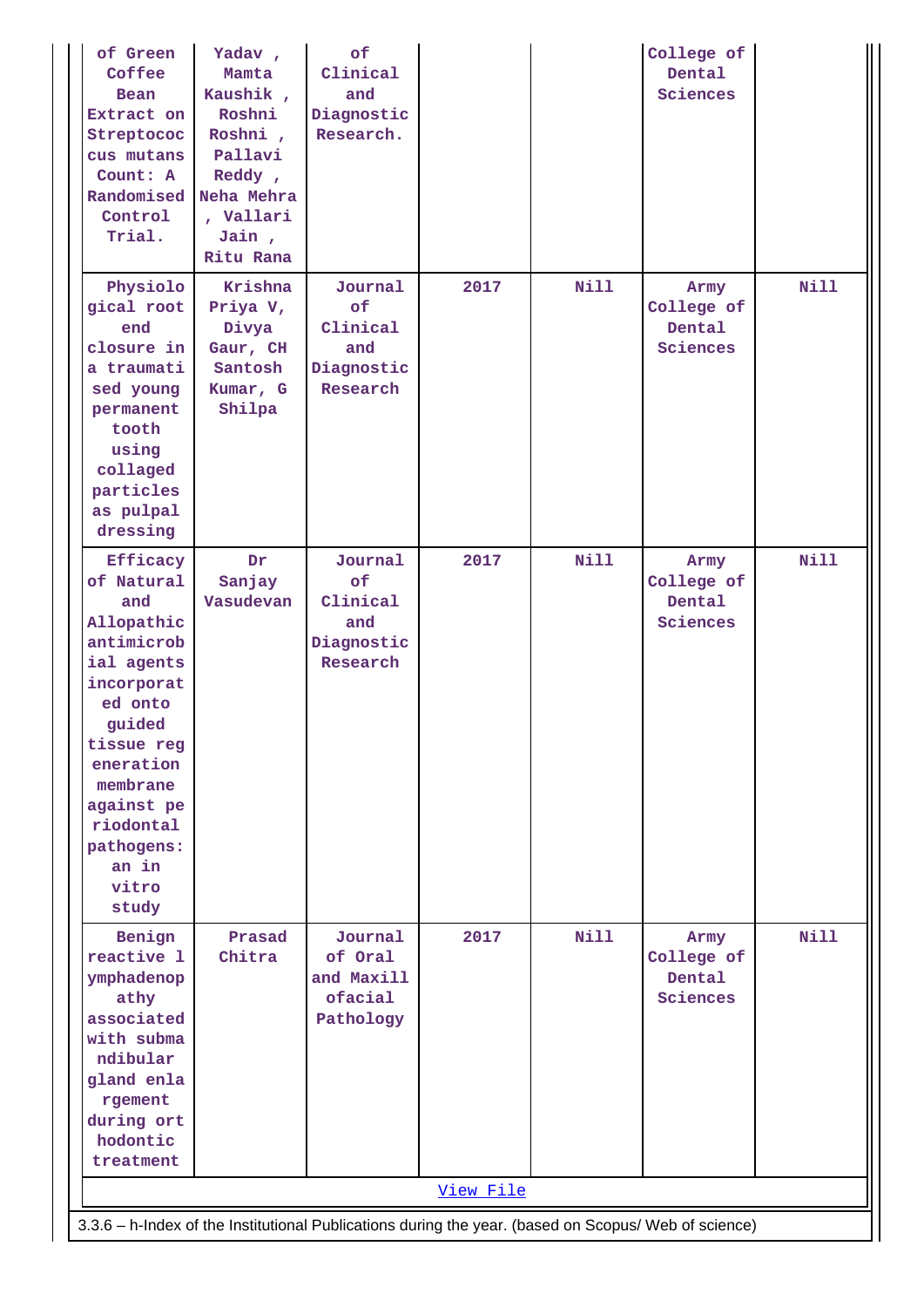| Title of the<br>Paper           | Name of<br>Author | Title of journal                                                                                                                                                                                                   |                   | Year of<br>publication | h-index                                                  | Number of<br>citations<br>excluding self<br>citation |                                                          | Institutional<br>affiliation as<br>mentioned in<br>the publication |  |  |  |
|---------------------------------|-------------------|--------------------------------------------------------------------------------------------------------------------------------------------------------------------------------------------------------------------|-------------------|------------------------|----------------------------------------------------------|------------------------------------------------------|----------------------------------------------------------|--------------------------------------------------------------------|--|--|--|
|                                 |                   |                                                                                                                                                                                                                    |                   |                        | No Data Entered/Not Applicable !!!                       |                                                      |                                                          |                                                                    |  |  |  |
|                                 |                   |                                                                                                                                                                                                                    | No file uploaded. |                        |                                                          |                                                      |                                                          |                                                                    |  |  |  |
|                                 |                   | 3.3.7 - Faculty participation in Seminars/Conferences and Symposia during the year:                                                                                                                                |                   |                        |                                                          |                                                      |                                                          |                                                                    |  |  |  |
| Number of Faculty               |                   | International                                                                                                                                                                                                      |                   | National               | <b>State</b>                                             |                                                      | Local                                                    |                                                                    |  |  |  |
| Attended/Semi<br>nars/Workshops |                   | Nill                                                                                                                                                                                                               |                   | 9                      | 3                                                        |                                                      | 18                                                       |                                                                    |  |  |  |
| Presented<br>papers             |                   | <b>Nill</b>                                                                                                                                                                                                        |                   | 6                      | 8                                                        |                                                      | Nill                                                     |                                                                    |  |  |  |
| Resource<br>persons             |                   | <b>Nill</b>                                                                                                                                                                                                        |                   | $\mathbf{1}$           | $\overline{\mathbf{2}}$                                  |                                                      | <b>Nill</b>                                              |                                                                    |  |  |  |
| No file uploaded.               |                   |                                                                                                                                                                                                                    |                   |                        |                                                          |                                                      |                                                          |                                                                    |  |  |  |
| 3.4 - Extension Activities      |                   |                                                                                                                                                                                                                    |                   |                        |                                                          |                                                      |                                                          |                                                                    |  |  |  |
|                                 |                   | 3.4.1 – Number of extension and outreach programmes conducted in collaboration with industry, community and<br>Non- Government Organisations through NSS/NCC/Red cross/Youth Red Cross (YRC) etc., during the year |                   |                        |                                                          |                                                      |                                                          |                                                                    |  |  |  |
| Title of the activities         |                   | Organising unit/agency/<br>collaborating agency                                                                                                                                                                    |                   |                        | Number of teachers<br>participated in such<br>activities |                                                      | Number of students<br>participated in such<br>activities |                                                                    |  |  |  |
| COMMUNITY OUT<br><b>REACH</b>   |                   | Army Public<br>School                                                                                                                                                                                              |                   |                        | $\overline{\mathbf{2}}$                                  |                                                      | 4                                                        |                                                                    |  |  |  |
| COMMUNITY OUT<br><b>REACH</b>   |                   | Army Public<br>School                                                                                                                                                                                              |                   |                        | $\overline{a}$                                           |                                                      | 4                                                        |                                                                    |  |  |  |
| COMMUNITY OUT<br><b>REACH</b>   |                   | Army Public<br>School                                                                                                                                                                                              |                   |                        | $\overline{2}$                                           |                                                      | 8                                                        |                                                                    |  |  |  |
| COMMUNITY OUT<br><b>REACH</b>   |                   | Army Public<br>School                                                                                                                                                                                              |                   |                        | $\overline{a}$                                           |                                                      | 8                                                        |                                                                    |  |  |  |
| COMMUNITY OUT<br><b>REACH</b>   |                   | Army Public<br>School                                                                                                                                                                                              |                   |                        | $\overline{\mathbf{4}}$                                  |                                                      | 8                                                        |                                                                    |  |  |  |
| COMMUNITY OUT<br><b>REACH</b>   |                   | Army Public<br>School                                                                                                                                                                                              |                   |                        | 6                                                        |                                                      | 8                                                        |                                                                    |  |  |  |
| <b>NGO</b>                      |                   | Lions Club                                                                                                                                                                                                         |                   |                        | $\overline{2}$                                           |                                                      | 7                                                        |                                                                    |  |  |  |
| International<br>Youth Day      |                   | <b>NSS</b>                                                                                                                                                                                                         |                   |                        | 16                                                       |                                                      | 40                                                       |                                                                    |  |  |  |
| <b>NGO</b>                      |                   | Satya Sai Seva<br>Organization(NGO)                                                                                                                                                                                |                   |                        | $\overline{a}$                                           |                                                      | 6                                                        |                                                                    |  |  |  |
| <b>NGO</b>                      |                   | Satya Sai Seva<br>Organization(NGO)                                                                                                                                                                                |                   |                        | $\overline{2}$                                           |                                                      | 7                                                        |                                                                    |  |  |  |
|                                 |                   |                                                                                                                                                                                                                    |                   | View File              |                                                          |                                                      |                                                          |                                                                    |  |  |  |
| during the year                 |                   | 3.4.2 - Awards and recognition received for extension activities from Government and other recognized bodies                                                                                                       |                   |                        |                                                          |                                                      |                                                          |                                                                    |  |  |  |
| Name of the activity            |                   | Award/Recognition                                                                                                                                                                                                  |                   |                        | <b>Awarding Bodies</b>                                   |                                                      | Number of students<br><b>Benefited</b>                   |                                                                    |  |  |  |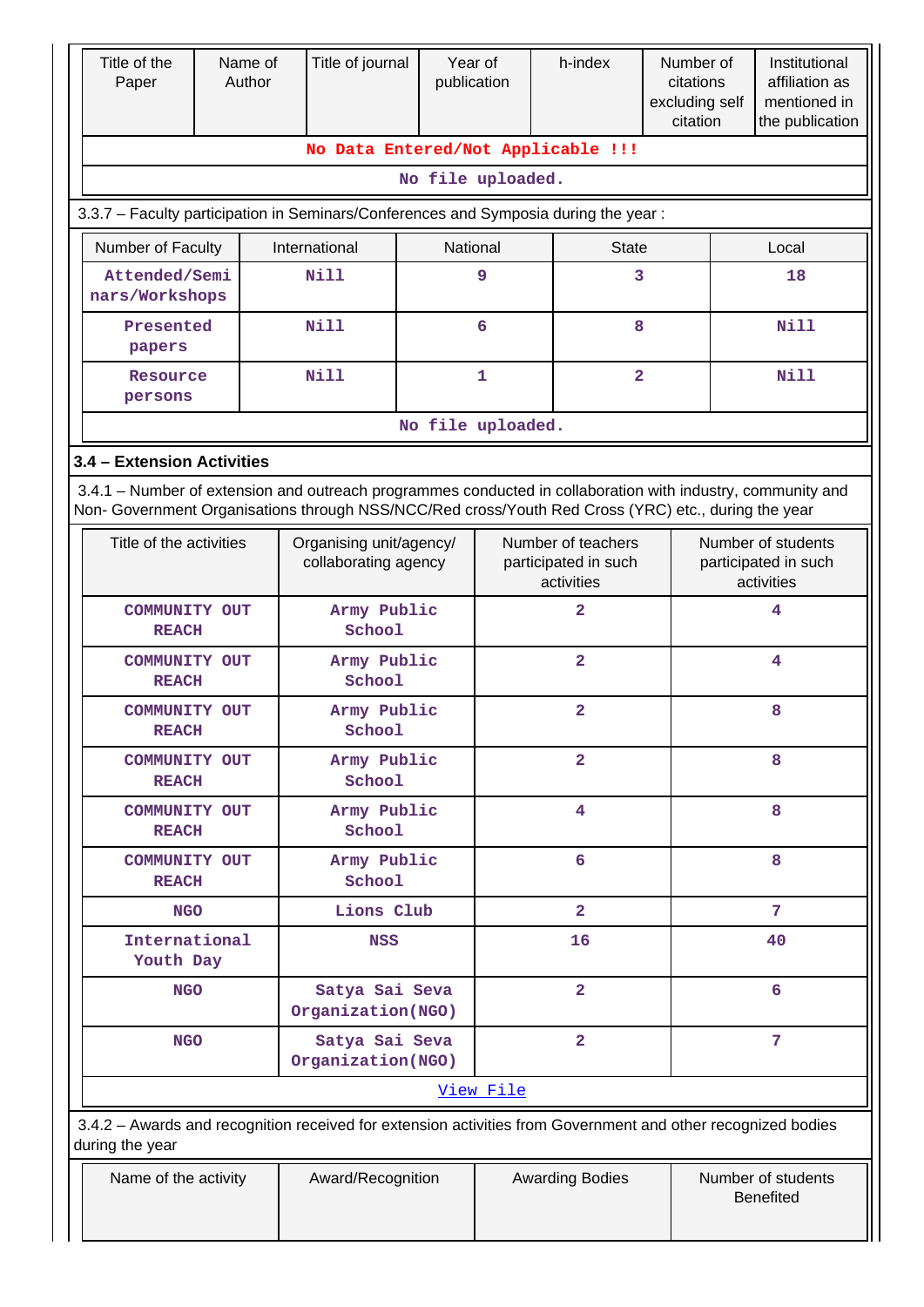| camp                                                                                                                                                                                                           | <b>Blood Donation</b><br>Letter of<br>appreciation |                                                                                                                                                      |                    |                      | Rotary Club                 |                          | 65                                                      |  |    |                                                           |
|----------------------------------------------------------------------------------------------------------------------------------------------------------------------------------------------------------------|----------------------------------------------------|------------------------------------------------------------------------------------------------------------------------------------------------------|--------------------|----------------------|-----------------------------|--------------------------|---------------------------------------------------------|--|----|-----------------------------------------------------------|
|                                                                                                                                                                                                                |                                                    |                                                                                                                                                      |                    |                      | No file uploaded.           |                          |                                                         |  |    |                                                           |
| 3.4.3 - Students participating in extension activities with Government Organisations, Non-Government<br>Organisations and programmes such as Swachh Bharat, Aids Awareness, Gender Issue, etc. during the year |                                                    |                                                                                                                                                      |                    |                      |                             |                          |                                                         |  |    |                                                           |
| Name of the scheme                                                                                                                                                                                             |                                                    | Organising unit/Agen<br>cy/collaborating<br>agency                                                                                                   |                    | Name of the activity |                             |                          | Number of teachers<br>participated in such<br>activites |  |    | Number of students<br>participated in such<br>activites   |
|                                                                                                                                                                                                                |                                                    | <b>ACDS</b>                                                                                                                                          |                    | yoga day             | international               |                          | 16                                                      |  |    | 33                                                        |
|                                                                                                                                                                                                                |                                                    |                                                                                                                                                      |                    |                      | No file uploaded.           |                          |                                                         |  |    |                                                           |
| 3.5 - Collaborations                                                                                                                                                                                           |                                                    |                                                                                                                                                      |                    |                      |                             |                          |                                                         |  |    |                                                           |
| 3.5.1 – Number of Collaborative activities for research, faculty exchange, student exchange during the year                                                                                                    |                                                    |                                                                                                                                                      |                    |                      |                             |                          |                                                         |  |    |                                                           |
| Nature of activity                                                                                                                                                                                             |                                                    |                                                                                                                                                      | Participant        |                      | Source of financial support |                          |                                                         |  |    | Duration                                                  |
| <b>NIL</b>                                                                                                                                                                                                     |                                                    |                                                                                                                                                      | <b>NIL</b>         |                      |                             | <b>NIL</b>               |                                                         |  |    | 00                                                        |
|                                                                                                                                                                                                                |                                                    |                                                                                                                                                      |                    |                      | No file uploaded.           |                          |                                                         |  |    |                                                           |
| 3.5.2 - Linkages with institutions/industries for internship, on-the- job training, project work, sharing of research<br>facilities etc. during the year                                                       |                                                    |                                                                                                                                                      |                    |                      |                             |                          |                                                         |  |    |                                                           |
| Nature of linkage                                                                                                                                                                                              |                                                    | Title of the<br><b>Duration From</b><br>Name of the<br>linkage<br>partnering<br>institution/<br>industry<br>/research lab<br>with contact<br>details |                    | <b>Duration To</b>   |                             | Participant              |                                                         |  |    |                                                           |
| Sharing<br>Research<br>Facilities                                                                                                                                                                              |                                                    | <b>MOU</b>                                                                                                                                           |                    | Knack LAb            |                             | 21/07/2018<br>22/07/2016 |                                                         |  | 16 |                                                           |
|                                                                                                                                                                                                                |                                                    |                                                                                                                                                      |                    |                      | No file uploaded.           |                          |                                                         |  |    |                                                           |
| 3.5.3 - MoUs signed with institutions of national, international importance, other universities, industries, corporate<br>houses etc. during the year                                                          |                                                    |                                                                                                                                                      |                    |                      |                             |                          |                                                         |  |    |                                                           |
| Organisation                                                                                                                                                                                                   |                                                    |                                                                                                                                                      | Date of MoU signed |                      |                             | Purpose/Activities       |                                                         |  |    | Number of<br>students/teachers<br>participated under MoUs |
| Knack Lab                                                                                                                                                                                                      |                                                    |                                                                                                                                                      | 22/07/2016         |                      | <b>Research Facilities</b>  | Sharing of               |                                                         |  |    | 16                                                        |
|                                                                                                                                                                                                                |                                                    |                                                                                                                                                      |                    |                      | No file uploaded.           |                          |                                                         |  |    |                                                           |
| <b>CRITERION IV - INFRASTRUCTURE AND LEARNING RESOURCES</b>                                                                                                                                                    |                                                    |                                                                                                                                                      |                    |                      |                             |                          |                                                         |  |    |                                                           |
| 4.1 - Physical Facilities                                                                                                                                                                                      |                                                    |                                                                                                                                                      |                    |                      |                             |                          |                                                         |  |    |                                                           |
| 4.1.1 - Budget allocation, excluding salary for infrastructure augmentation during the year                                                                                                                    |                                                    |                                                                                                                                                      |                    |                      |                             |                          |                                                         |  |    |                                                           |
| Budget allocated for infrastructure augmentation                                                                                                                                                               |                                                    |                                                                                                                                                      |                    |                      |                             |                          |                                                         |  |    | Budget utilized for infrastructure development            |
|                                                                                                                                                                                                                | 170                                                |                                                                                                                                                      |                    |                      |                             |                          | 0                                                       |  |    |                                                           |
| 4.1.2 - Details of augmentation in infrastructure facilities during the year                                                                                                                                   |                                                    |                                                                                                                                                      |                    |                      |                             |                          |                                                         |  |    |                                                           |
|                                                                                                                                                                                                                | <b>Facilities</b>                                  |                                                                                                                                                      |                    |                      |                             |                          | <b>Existing or Newly Added</b>                          |  |    |                                                           |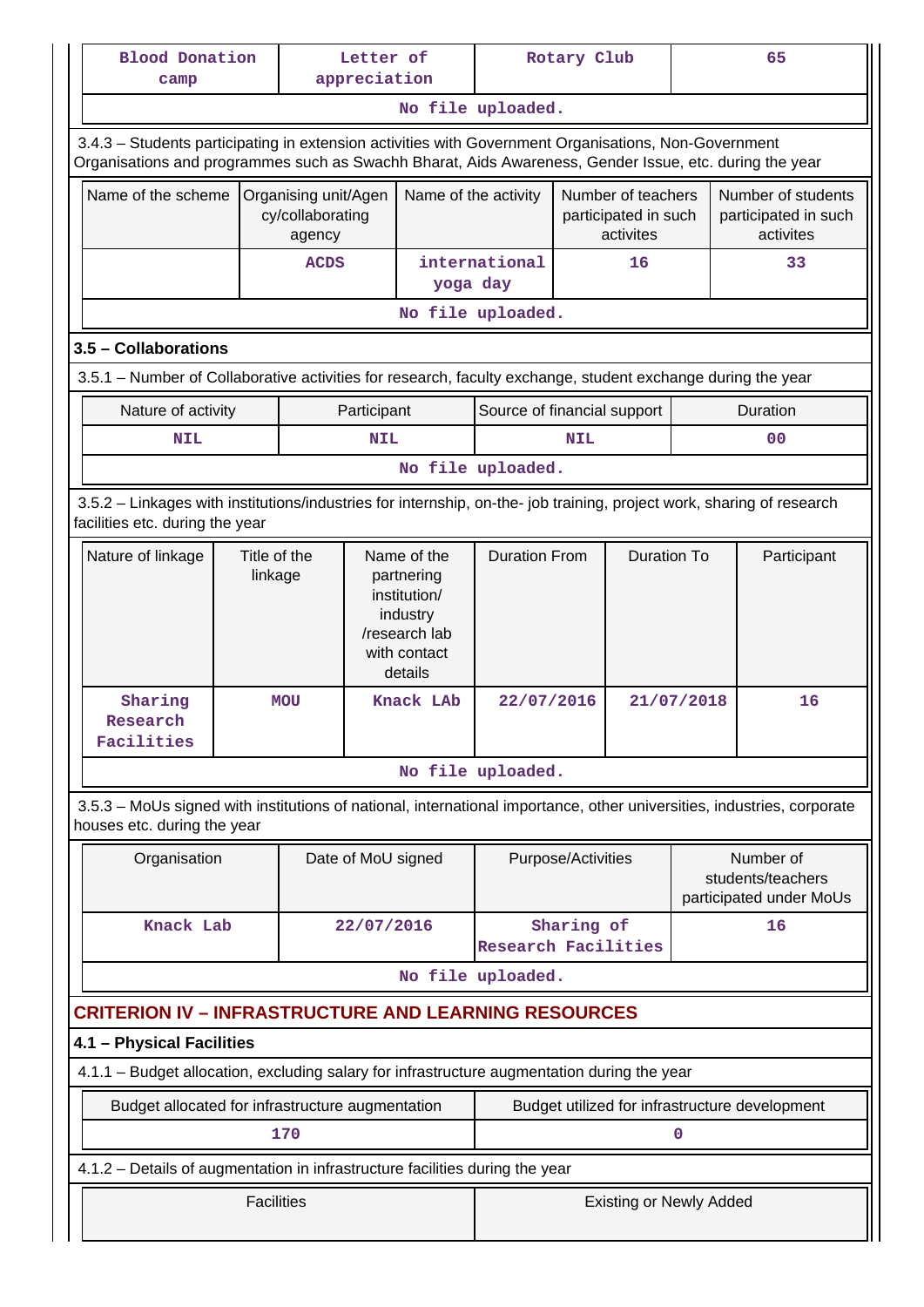|                                                                                                                                                                                                                                                         |                             | Video Centre    |          |                                   |  | Existing                   |                                                |  |                                          |                 |          |                                                   |              |               |
|---------------------------------------------------------------------------------------------------------------------------------------------------------------------------------------------------------------------------------------------------------|-----------------------------|-----------------|----------|-----------------------------------|--|----------------------------|------------------------------------------------|--|------------------------------------------|-----------------|----------|---------------------------------------------------|--------------|---------------|
|                                                                                                                                                                                                                                                         |                             |                 |          | Seminar halls with ICT facilities |  |                            | Existing                                       |  |                                          |                 |          |                                                   |              |               |
|                                                                                                                                                                                                                                                         |                             |                 |          | Classrooms with LCD facilities    |  |                            |                                                |  |                                          |                 | Existing |                                                   |              |               |
|                                                                                                                                                                                                                                                         |                             | Seminar Halls   |          |                                   |  |                            |                                                |  |                                          |                 | Existing |                                                   |              |               |
|                                                                                                                                                                                                                                                         |                             | Laboratories    |          |                                   |  |                            |                                                |  |                                          |                 | Existing |                                                   |              |               |
|                                                                                                                                                                                                                                                         |                             | Class rooms     |          |                                   |  |                            |                                                |  |                                          |                 | Existing |                                                   |              |               |
|                                                                                                                                                                                                                                                         |                             | Campus Area     |          |                                   |  |                            |                                                |  |                                          |                 | Existing |                                                   |              |               |
|                                                                                                                                                                                                                                                         |                             |                 |          |                                   |  |                            | View File                                      |  |                                          |                 |          |                                                   |              |               |
| 4.2 - Library as a Learning Resource                                                                                                                                                                                                                    |                             |                 |          |                                   |  |                            |                                                |  |                                          |                 |          |                                                   |              |               |
| 4.2.1 - Library is automated {Integrated Library Management System (ILMS)}                                                                                                                                                                              |                             |                 |          |                                   |  |                            |                                                |  |                                          |                 |          |                                                   |              |               |
| Name of the ILMS<br>software                                                                                                                                                                                                                            | Nature of automation (fully |                 |          | Version                           |  |                            | Year of automation                             |  |                                          |                 |          |                                                   |              |               |
|                                                                                                                                                                                                                                                         | <b>LIBSYS</b>               |                 |          | Partially                         |  |                            |                                                |  | <b>LSEase</b>                            |                 |          |                                                   | 2013         |               |
| 4.2.2 - Library Services                                                                                                                                                                                                                                |                             |                 |          |                                   |  |                            |                                                |  |                                          |                 |          |                                                   |              |               |
| Library<br>Service Type                                                                                                                                                                                                                                 |                             |                 | Existing |                                   |  |                            | Newly Added                                    |  |                                          |                 |          | Total                                             |              |               |
| Text<br><b>Books</b>                                                                                                                                                                                                                                    |                             | 3140            |          | 3475283                           |  |                            | 37                                             |  | 83993                                    |                 | 3177     |                                                   |              | 3559276       |
| Reference<br><b>Books</b>                                                                                                                                                                                                                               |                             | 429             |          | 2051692                           |  |                            | 11                                             |  | 67025                                    |                 | 440      |                                                   | 2118717      |               |
| Journals                                                                                                                                                                                                                                                |                             | 38              |          | 1488689                           |  |                            | 38                                             |  | 1680586                                  |                 | 76       |                                                   |              | 3169275       |
| $e-$<br>Journals                                                                                                                                                                                                                                        |                             | 223             |          | 250000                            |  |                            | <b>Nill</b>                                    |  | N111                                     |                 |          | 223                                               |              | 250000        |
|                                                                                                                                                                                                                                                         |                             |                 |          |                                   |  |                            | View File                                      |  |                                          |                 |          |                                                   |              |               |
| 4.2.3 - E-content developed by teachers such as: e-PG- Pathshala, CEC (under e-PG- Pathshala CEC (Under<br>Graduate) SWAYAM other MOOCs platform NPTEL/NMEICT/any other Government initiatives & institutional<br>(Learning Management System (LMS) etc |                             |                 |          |                                   |  |                            |                                                |  |                                          |                 |          |                                                   |              |               |
|                                                                                                                                                                                                                                                         | Name of the Teacher         |                 |          | Name of the Module                |  |                            |                                                |  | Platform on which module<br>is developed |                 |          | Date of launching e-                              | content      |               |
| nil                                                                                                                                                                                                                                                     |                             |                 | nil      |                                   |  |                            | nil                                            |  |                                          |                 |          | <b>Nill</b>                                       |              |               |
|                                                                                                                                                                                                                                                         |                             |                 |          |                                   |  |                            | No file uploaded.                              |  |                                          |                 |          |                                                   |              |               |
| 4.3 - IT Infrastructure                                                                                                                                                                                                                                 |                             |                 |          |                                   |  |                            |                                                |  |                                          |                 |          |                                                   |              |               |
| 4.3.1 - Technology Upgradation (overall)                                                                                                                                                                                                                |                             |                 |          |                                   |  |                            |                                                |  |                                          |                 |          |                                                   |              |               |
| <b>Type</b>                                                                                                                                                                                                                                             | <b>Total Co</b><br>mputers  | Computer<br>Lab |          | Internet                          |  | <b>Browsing</b><br>centers | Computer<br>Centers                            |  | Office                                   | Departme<br>nts |          | Available<br><b>Bandwidt</b><br>h (MBPS/<br>GBPS) |              | <b>Others</b> |
| Existin<br>g                                                                                                                                                                                                                                            | 52                          | $\mathbf 0$     |          | $\mathbf 0$                       |  | $\mathbf 0$                | $\mathbf 0$                                    |  | $\mathbf 0$                              | $\mathbf 0$     |          | 0                                                 |              | $\mathbf 0$   |
| Added                                                                                                                                                                                                                                                   | 1                           | $\mathbf 0$     |          | 1                                 |  | $\mathbf 0$                | $\mathbf 0$<br>$\mathbf 0$<br>$\mathbf 0$<br>0 |  |                                          |                 |          |                                                   | $\mathbf{0}$ |               |
| Total                                                                                                                                                                                                                                                   | 53                          | $\mathbf 0$     |          | 1                                 |  | 0                          | $\mathbf 0$                                    |  | $\mathbf 0$                              | $\mathbf 0$     |          | 0                                                 |              | $\mathbf 0$   |
| 4.3.2 – Bandwidth available of internet connection in the Institution (Leased line)                                                                                                                                                                     |                             |                 |          |                                   |  |                            |                                                |  |                                          |                 |          |                                                   |              |               |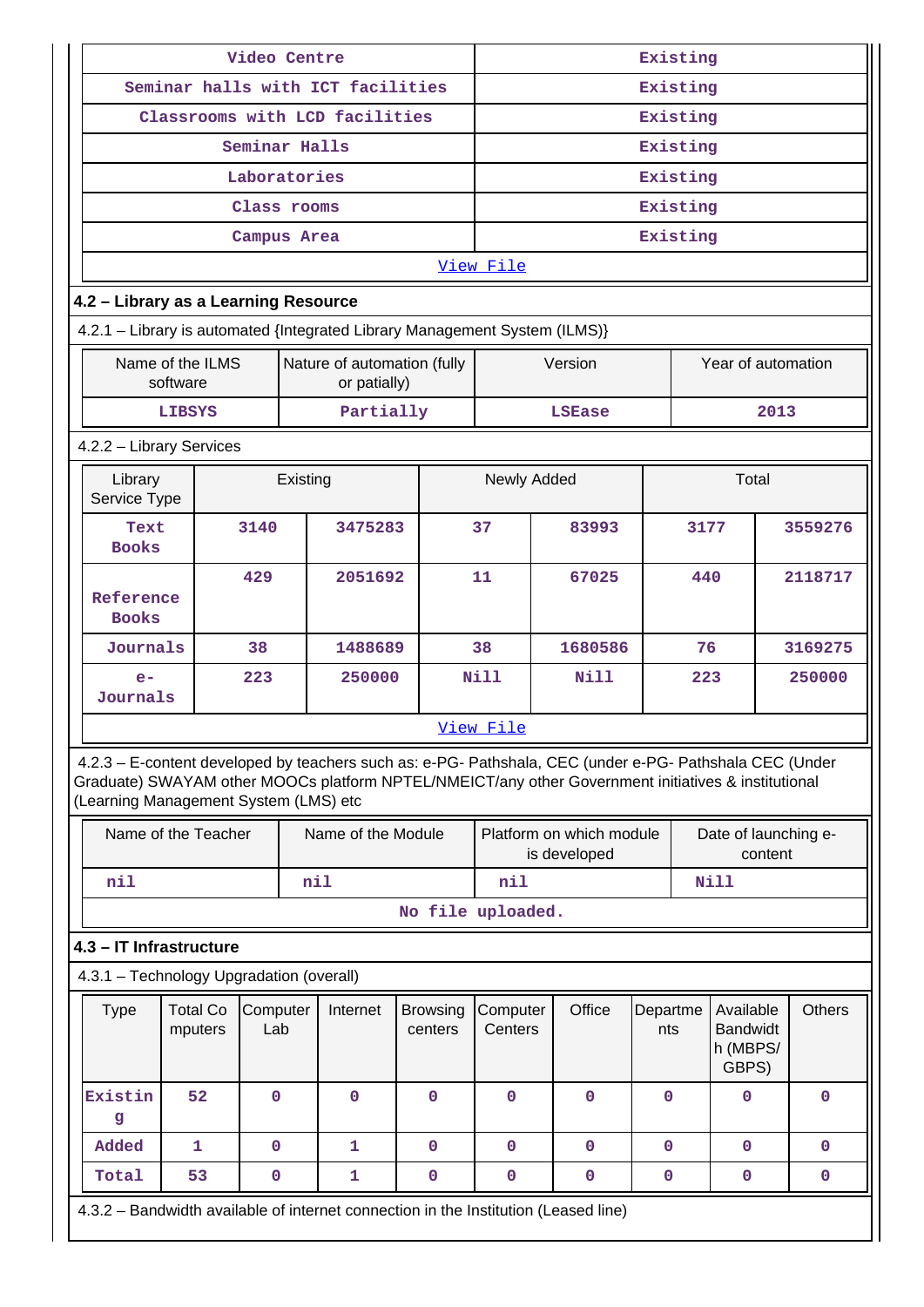|                                                                                                                                                                                                                                                                                                                                                                                                                                                                                                                                                                                                                                                                                                                                                                                                                                                                                                                                                                                                                                                                                                                                                                                                                                                                                                                                                                                                          |                                            | 2 MBPS/ GBPS                                                              |       |  |  |  |  |  |  |
|----------------------------------------------------------------------------------------------------------------------------------------------------------------------------------------------------------------------------------------------------------------------------------------------------------------------------------------------------------------------------------------------------------------------------------------------------------------------------------------------------------------------------------------------------------------------------------------------------------------------------------------------------------------------------------------------------------------------------------------------------------------------------------------------------------------------------------------------------------------------------------------------------------------------------------------------------------------------------------------------------------------------------------------------------------------------------------------------------------------------------------------------------------------------------------------------------------------------------------------------------------------------------------------------------------------------------------------------------------------------------------------------------------|--------------------------------------------|---------------------------------------------------------------------------|-------|--|--|--|--|--|--|
| 4.3.3 - Facility for e-content                                                                                                                                                                                                                                                                                                                                                                                                                                                                                                                                                                                                                                                                                                                                                                                                                                                                                                                                                                                                                                                                                                                                                                                                                                                                                                                                                                           |                                            |                                                                           |       |  |  |  |  |  |  |
| Name of the e-content development facility                                                                                                                                                                                                                                                                                                                                                                                                                                                                                                                                                                                                                                                                                                                                                                                                                                                                                                                                                                                                                                                                                                                                                                                                                                                                                                                                                               |                                            | Provide the link of the videos and media centre and<br>recording facility |       |  |  |  |  |  |  |
|                                                                                                                                                                                                                                                                                                                                                                                                                                                                                                                                                                                                                                                                                                                                                                                                                                                                                                                                                                                                                                                                                                                                                                                                                                                                                                                                                                                                          | nil                                        |                                                                           | Nill  |  |  |  |  |  |  |
|                                                                                                                                                                                                                                                                                                                                                                                                                                                                                                                                                                                                                                                                                                                                                                                                                                                                                                                                                                                                                                                                                                                                                                                                                                                                                                                                                                                                          | 4.4 - Maintenance of Campus Infrastructure |                                                                           |       |  |  |  |  |  |  |
| 4.4.1 – Expenditure incurred on maintenance of physical facilities and academic support facilities, excluding salary<br>component, during the year                                                                                                                                                                                                                                                                                                                                                                                                                                                                                                                                                                                                                                                                                                                                                                                                                                                                                                                                                                                                                                                                                                                                                                                                                                                       |                                            |                                                                           |       |  |  |  |  |  |  |
| Assigned Budget on<br>Assigned budget on<br>Expenditure incurredon<br>Expenditure incurred on<br>academic facilities<br>maintenance of academic<br>physical facilities<br>maintenance of physical<br>facilities<br>facilites                                                                                                                                                                                                                                                                                                                                                                                                                                                                                                                                                                                                                                                                                                                                                                                                                                                                                                                                                                                                                                                                                                                                                                             |                                            |                                                                           |       |  |  |  |  |  |  |
| 110                                                                                                                                                                                                                                                                                                                                                                                                                                                                                                                                                                                                                                                                                                                                                                                                                                                                                                                                                                                                                                                                                                                                                                                                                                                                                                                                                                                                      | 105.68                                     | 85                                                                        | 83.01 |  |  |  |  |  |  |
| 4.4.2 – Procedures and policies for maintaining and utilizing physical, academic and support facilities - laboratory,                                                                                                                                                                                                                                                                                                                                                                                                                                                                                                                                                                                                                                                                                                                                                                                                                                                                                                                                                                                                                                                                                                                                                                                                                                                                                    |                                            |                                                                           |       |  |  |  |  |  |  |
| library, sports complex, computers, classrooms etc. (maximum 500 words) (information to be available in<br>institutional Website, provide link)<br>The College constantly encourages faculties on ICT, library resources to<br>update learning use of other technological aids which helps in enhancement of<br>knowledge skills. For all our courses, alternative teaching methods are<br>adopted. Teachers are given several input sessions on innovative teaching<br>methodologies and are instructed to adopt them. . Institution has an estate<br>office named Central Maintenance Department. . Water supply and power supply<br>are made available 24 hours and constant monitoring will be done for the same.<br>. Constant monitoring of the infrastructure related problems by maintenance<br>Department. . 24 hours security guards are available in and around the campus.<br>• Separate conservancy is provided take care of plants and greenery in and<br>around the campus. The college has housekeeping /technical staff for day to day<br>upkeep/ maintenance of the premises. Annual contract with service providers for<br>maintenance of buildings, equipment's, vehicles, computers etc. Where ever<br>applicable annual maintenance contract is maintained into with the<br>companies/vendors for maintenance for infrastructure facilities and equipment's<br>in the Institution. |                                            |                                                                           |       |  |  |  |  |  |  |

# **CRITERION V – STUDENT SUPPORT AND PROGRESSION**

# **5.1 – Student Support**

5.1.1 – Scholarships and Financial Support

|                                         | Name/Title of the scheme    | Number of students | <b>Amount in Rupees</b> |  |  |  |  |  |
|-----------------------------------------|-----------------------------|--------------------|-------------------------|--|--|--|--|--|
| Financial Support<br>from institution   | AWES/AGIF/Dakshin<br>bharat | 45                 | 1695000                 |  |  |  |  |  |
| Financial Support<br>from Other Sources |                             |                    |                         |  |  |  |  |  |
| a) National                             | Nil                         | Nill               | 0                       |  |  |  |  |  |
| b) International                        | Nil                         | Nill               |                         |  |  |  |  |  |
| View File                               |                             |                    |                         |  |  |  |  |  |

 5.1.2 – Number of capability enhancement and development schemes such as Soft skill development, Remedial coaching, Language lab, Bridge courses, Yoga, Meditation, Personal Counselling and Mentoring etc.,

| Name of the capability | Date of implemetation | Number of students | Agencies involved |
|------------------------|-----------------------|--------------------|-------------------|
| enhancement scheme     |                       | enrolled           |                   |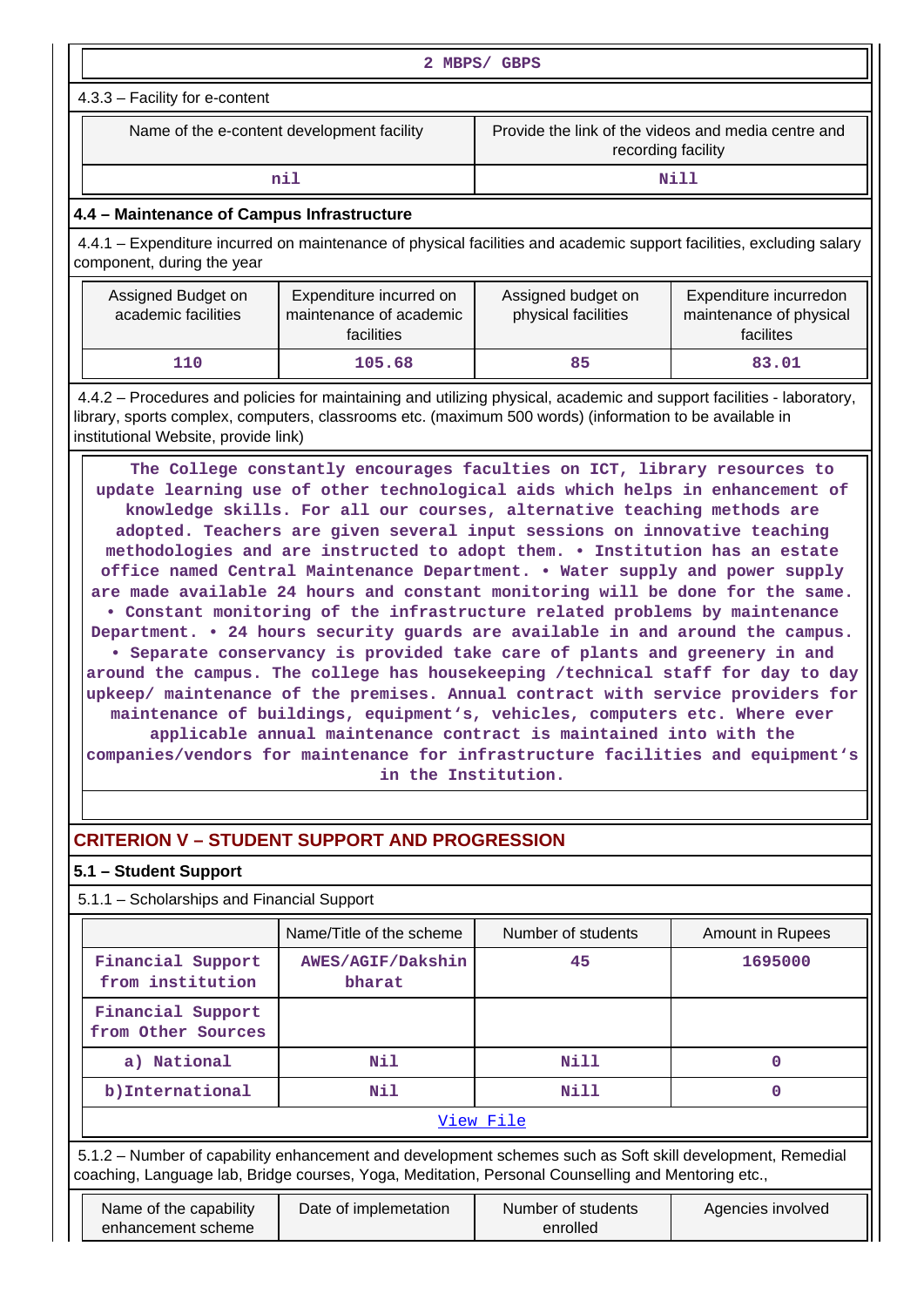| International<br>Yoga Day                                                                                                                                      |                                    |            | 21/06/2016                                                           | 39                                                                          |                                                              |                                                   | Army College of<br>Dentals<br>Sciences, Telangana |  |  |  |
|----------------------------------------------------------------------------------------------------------------------------------------------------------------|------------------------------------|------------|----------------------------------------------------------------------|-----------------------------------------------------------------------------|--------------------------------------------------------------|---------------------------------------------------|---------------------------------------------------|--|--|--|
| Webinar On<br>Gingival<br>Enlargement Diagnos<br>tic/Management                                                                                                |                                    |            | 09/11/2016                                                           | 40                                                                          |                                                              |                                                   | Army College of<br>Dentals Sciences,<br>Telangana |  |  |  |
|                                                                                                                                                                | Interdepartmental<br>CDE Programme |            | 16/11/2016                                                           | 40                                                                          |                                                              | Army College of<br>Dentals Sciences,<br>Telangana |                                                   |  |  |  |
| conservative and<br>endodontics day                                                                                                                            |                                    |            | 06/03/2017                                                           | 42                                                                          |                                                              |                                                   | Army College of<br>Dentals Sciences,<br>Telangana |  |  |  |
| Lecture On Code<br>Of Conduct :<br>Faculty                                                                                                                     |                                    |            | 08/02/2017                                                           | 35                                                                          |                                                              |                                                   | Army College of<br>Dentals Sciences,<br>Telangana |  |  |  |
| One Day Pitts 21<br>Certified Training<br>Program                                                                                                              |                                    |            | 11/03/2017                                                           | 70                                                                          |                                                              |                                                   | Army College of<br>Dentals Sciences,<br>Telangana |  |  |  |
| Workshop on<br>"Dental Panache"                                                                                                                                |                                    |            | 17/03/2017                                                           | 36                                                                          |                                                              | Army College of<br>Dentals Sciences,<br>Telangana |                                                   |  |  |  |
| <b>Recent Advances</b><br>In PRF                                                                                                                               |                                    |            | 20/03/2017                                                           | 44                                                                          |                                                              | Army College of<br>Dentals Sciences,<br>Telangana |                                                   |  |  |  |
| Orthomorphic<br>surgery                                                                                                                                        |                                    |            | 20/03/2017                                                           | 68                                                                          |                                                              |                                                   | Army College of<br>Dentals Sciences,<br>Telangana |  |  |  |
| New Insight in<br>Rotary Endodontics<br>in Primary<br>Dentition- Hands on<br>course on New Kedo-<br>S Pediatric Files                                          |                                    |            | 03/04/2017                                                           | 75                                                                          |                                                              |                                                   | Army College of<br>Dentals Sciences,<br>Telangana |  |  |  |
|                                                                                                                                                                |                                    |            |                                                                      | View File                                                                   |                                                              |                                                   |                                                   |  |  |  |
| 5.1.3 - Students benefited by guidance for competitive examinations and career counselling offered by the<br>institution during the year                       |                                    |            |                                                                      |                                                                             |                                                              |                                                   |                                                   |  |  |  |
| Year                                                                                                                                                           | Name of the<br>scheme              |            | Number of<br>benefited<br>students for<br>competitive<br>examination | Number of<br>benefited<br>students by<br>career<br>counseling<br>activities | Number of<br>students who<br>have passedin<br>the comp. exam |                                                   | Number of<br>studentsp placed                     |  |  |  |
| 2016                                                                                                                                                           |                                    | <b>NET</b> | 13                                                                   | 12                                                                          |                                                              | 12                                                | 21                                                |  |  |  |
| View File                                                                                                                                                      |                                    |            |                                                                      |                                                                             |                                                              |                                                   |                                                   |  |  |  |
| 5.1.4 – Institutional mechanism for transparency, timely redressal of student grievances, Prevention of sexual<br>harassment and ragging cases during the year |                                    |            |                                                                      |                                                                             |                                                              |                                                   |                                                   |  |  |  |
| Total grievances received                                                                                                                                      |                                    |            | Number of grievances redressed                                       | Avg. number of days for grievance<br>redressal                              |                                                              |                                                   |                                                   |  |  |  |
|                                                                                                                                                                | <b>Nill</b>                        |            |                                                                      | Nill                                                                        |                                                              |                                                   | Nill                                              |  |  |  |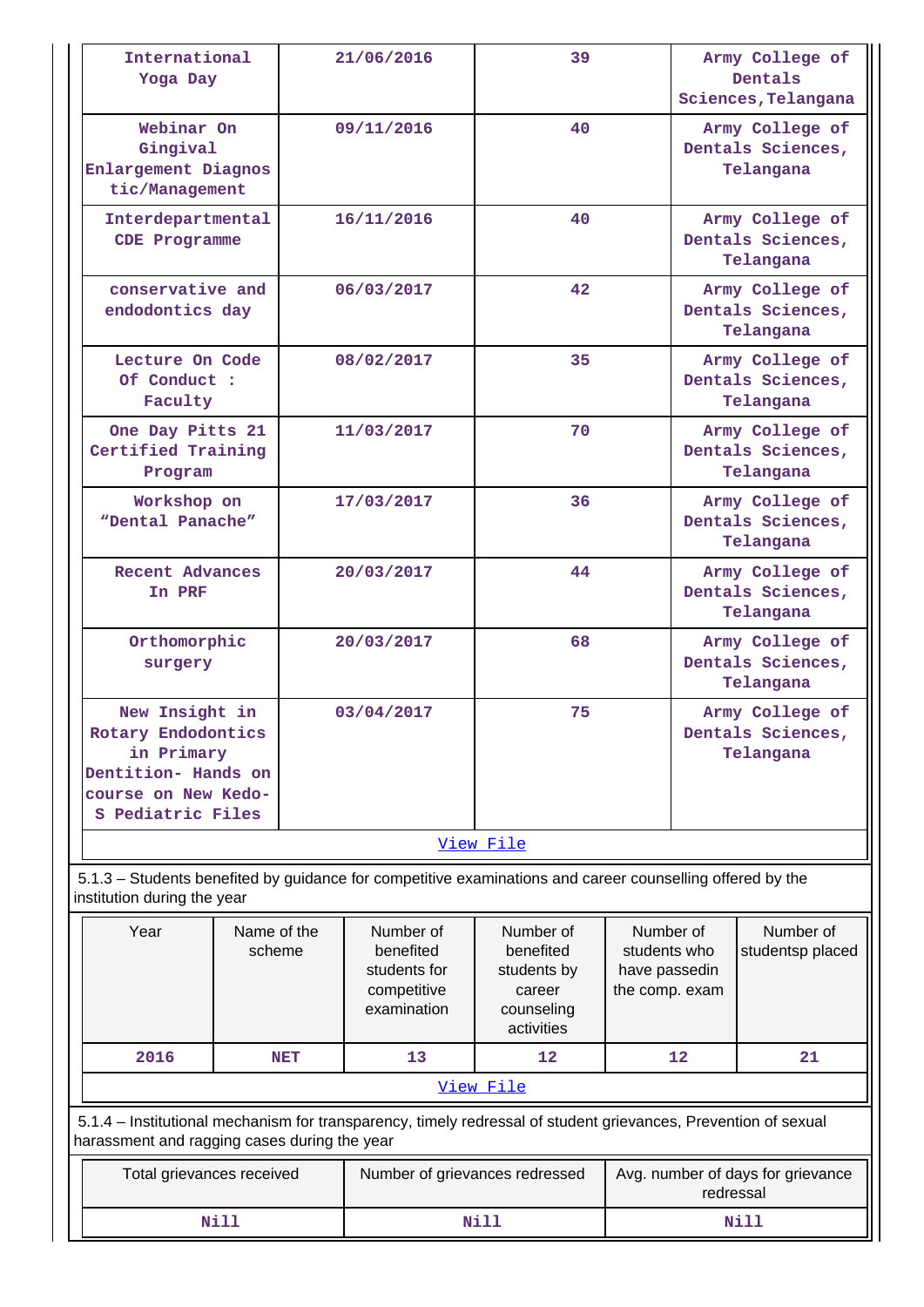| 5.2 - Student Progression                                                                                                                                                                                                                                                                                                                                                                                                                                                                                                                                                                                                                                                                                                                                                  |                                                                                                                    |                           |                                                                    |                         |                                     |  |                                         |                                     |  |
|----------------------------------------------------------------------------------------------------------------------------------------------------------------------------------------------------------------------------------------------------------------------------------------------------------------------------------------------------------------------------------------------------------------------------------------------------------------------------------------------------------------------------------------------------------------------------------------------------------------------------------------------------------------------------------------------------------------------------------------------------------------------------|--------------------------------------------------------------------------------------------------------------------|---------------------------|--------------------------------------------------------------------|-------------------------|-------------------------------------|--|-----------------------------------------|-------------------------------------|--|
| 5.2.1 - Details of campus placement during the year                                                                                                                                                                                                                                                                                                                                                                                                                                                                                                                                                                                                                                                                                                                        |                                                                                                                    |                           |                                                                    |                         |                                     |  |                                         |                                     |  |
| On campus                                                                                                                                                                                                                                                                                                                                                                                                                                                                                                                                                                                                                                                                                                                                                                  |                                                                                                                    |                           |                                                                    |                         | Off campus                          |  |                                         |                                     |  |
| Nameof<br>organizations<br>visited                                                                                                                                                                                                                                                                                                                                                                                                                                                                                                                                                                                                                                                                                                                                         | Number of<br>students<br>participated                                                                              |                           | Number of<br>Nameof<br>organizations<br>stduents placed<br>visited |                         |                                     |  | Number of<br>students<br>participated   | Number of<br>stduents placed        |  |
| <b>Not</b><br>applicable                                                                                                                                                                                                                                                                                                                                                                                                                                                                                                                                                                                                                                                                                                                                                   | <b>Nill</b>                                                                                                        | Nill                      |                                                                    |                         | <b>Not</b><br>applicable            |  | <b>Nill</b>                             | <b>Nill</b>                         |  |
|                                                                                                                                                                                                                                                                                                                                                                                                                                                                                                                                                                                                                                                                                                                                                                            |                                                                                                                    |                           |                                                                    | No file uploaded.       |                                     |  |                                         |                                     |  |
| 5.2.2 – Student progression to higher education in percentage during the year                                                                                                                                                                                                                                                                                                                                                                                                                                                                                                                                                                                                                                                                                              |                                                                                                                    |                           |                                                                    |                         |                                     |  |                                         |                                     |  |
| Year                                                                                                                                                                                                                                                                                                                                                                                                                                                                                                                                                                                                                                                                                                                                                                       | Number of<br>students<br>enrolling into<br>higher education                                                        |                           | Programme<br>graduated from                                        |                         | Depratment<br>graduated from        |  | Name of<br>institution joined           | Name of<br>programme<br>admitted to |  |
| 2016                                                                                                                                                                                                                                                                                                                                                                                                                                                                                                                                                                                                                                                                                                                                                                       | 16                                                                                                                 | <b>BDS</b>                |                                                                    |                         | <b>DENTISTRY</b>                    |  | Nill                                    | <b>Nill</b>                         |  |
|                                                                                                                                                                                                                                                                                                                                                                                                                                                                                                                                                                                                                                                                                                                                                                            |                                                                                                                    |                           |                                                                    | View File               |                                     |  |                                         |                                     |  |
| 5.2.3 - Students qualifying in state/ national/ international level examinations during the year<br>(eg:NET/SET/SLET/GATE/GMAT/CAT/GRE/TOFEL/Civil Services/State Government Services)                                                                                                                                                                                                                                                                                                                                                                                                                                                                                                                                                                                     |                                                                                                                    |                           |                                                                    |                         |                                     |  |                                         |                                     |  |
|                                                                                                                                                                                                                                                                                                                                                                                                                                                                                                                                                                                                                                                                                                                                                                            | Items                                                                                                              |                           |                                                                    |                         |                                     |  | Number of students selected/ qualifying |                                     |  |
|                                                                                                                                                                                                                                                                                                                                                                                                                                                                                                                                                                                                                                                                                                                                                                            | NET                                                                                                                |                           |                                                                    |                         |                                     |  | 12                                      |                                     |  |
|                                                                                                                                                                                                                                                                                                                                                                                                                                                                                                                                                                                                                                                                                                                                                                            |                                                                                                                    |                           |                                                                    | View File               |                                     |  |                                         |                                     |  |
| 5.2.4 - Sports and cultural activities / competitions organised at the institution level during the year                                                                                                                                                                                                                                                                                                                                                                                                                                                                                                                                                                                                                                                                   |                                                                                                                    |                           |                                                                    |                         |                                     |  |                                         |                                     |  |
|                                                                                                                                                                                                                                                                                                                                                                                                                                                                                                                                                                                                                                                                                                                                                                            | Activity                                                                                                           |                           | Level                                                              |                         |                                     |  | Number of Participants                  |                                     |  |
|                                                                                                                                                                                                                                                                                                                                                                                                                                                                                                                                                                                                                                                                                                                                                                            | <b>NIRVANA</b>                                                                                                     |                           |                                                                    | <b>INSTITUTION</b>      |                                     |  |                                         | 115                                 |  |
|                                                                                                                                                                                                                                                                                                                                                                                                                                                                                                                                                                                                                                                                                                                                                                            | <b>SPORTS</b>                                                                                                      |                           |                                                                    | <b>STATE/UNIVERSITY</b> |                                     |  |                                         | 32                                  |  |
|                                                                                                                                                                                                                                                                                                                                                                                                                                                                                                                                                                                                                                                                                                                                                                            |                                                                                                                    |                           |                                                                    | View File               |                                     |  |                                         |                                     |  |
| 5.3 - Student Participation and Activities                                                                                                                                                                                                                                                                                                                                                                                                                                                                                                                                                                                                                                                                                                                                 |                                                                                                                    |                           |                                                                    |                         |                                     |  |                                         |                                     |  |
| 5.3.1 – Number of awards/medals for outstanding performance in sports/cultural activities at national/international<br>level (award for a team event should be counted as one)                                                                                                                                                                                                                                                                                                                                                                                                                                                                                                                                                                                             |                                                                                                                    |                           |                                                                    |                         |                                     |  |                                         |                                     |  |
| Year                                                                                                                                                                                                                                                                                                                                                                                                                                                                                                                                                                                                                                                                                                                                                                       | Name of the<br>award/medal                                                                                         | National/<br>Internaional | awards for<br><b>Sports</b>                                        | Number of               | Number of<br>awards for<br>Cultural |  | Student ID<br>number                    | Name of the<br>student              |  |
| <b>Nill</b>                                                                                                                                                                                                                                                                                                                                                                                                                                                                                                                                                                                                                                                                                                                                                                | <b>NIL</b>                                                                                                         | Nill                      |                                                                    | Nill                    | Nill                                |  | 00                                      | 00                                  |  |
|                                                                                                                                                                                                                                                                                                                                                                                                                                                                                                                                                                                                                                                                                                                                                                            |                                                                                                                    |                           |                                                                    | View File               |                                     |  |                                         |                                     |  |
|                                                                                                                                                                                                                                                                                                                                                                                                                                                                                                                                                                                                                                                                                                                                                                            | 5.3.2 – Activity of Student Council & representation of students on academic & administrative bodies/committees of |                           |                                                                    |                         |                                     |  |                                         |                                     |  |
| the institution (maximum 500 words)<br>1. Academic committee The committee overlooks all the academic activities<br>pertaining to the UG and PG courses. It strives to maintain high standards of<br>teaching both theoretical and clinical. It plays a crucial role in<br>implementation of the NTRUHS/DCI guidelines and/or regulations from time to<br>time. 2. AntiRagging Committee Two students from each batch are included in the<br>committee. The committee ensures that all the senior students are sensitized to<br>the issue of ragging. It conducts orientation programmes to educate the fresher<br>and senior students about the evil menace of ragging. Any issue or complaint<br>will be first reported to the student member who in turn will convey to |                                                                                                                    |                           |                                                                    |                         |                                     |  |                                         |                                     |  |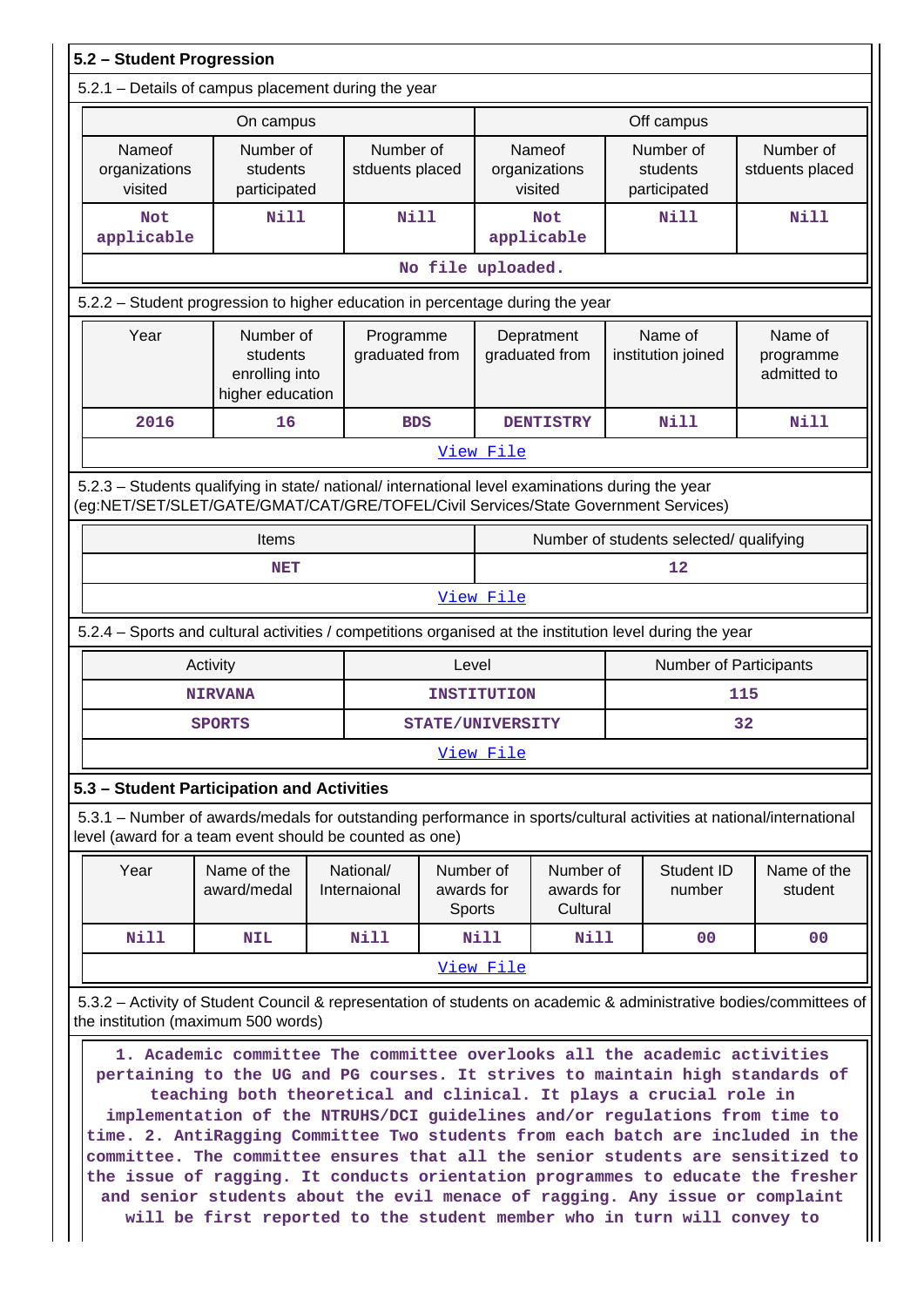**principal or registrar. Prompt action is taken to prevent further incidents. Severe cases will be reported to the nearest Police station by the victim with the support of college authorities. 3. Event management committee The committee organizes all the major events like the college day, cultural day, and fresher's day. The student members involve actively in the planning and execution. 4. Alumni Association The mission of this association is to foster beneficial connection among alumni, students, faculty, administration and staff. To implement this, the association works with the office of alumni. 5. Library committee The committee works to maintain and upgrade the library. It takes the feedback from the staff, students and recommends necessary actions for the benefit of everyone.**

#### **5.4 – Alumni Engagement**

5.4.1 – Whether the institution has registered Alumni Association?

 **Yes**

 **The alumni association of ACDS was registered on 16th January 2014 under the Andhra Pradesh Society's registration act 2011. The institution works in close coordination with alumni in fulfilling the following objectives 1. To provide opportunities for alumni to volunteer their time and talent on behalf of the college and its students. 2. To provide a platform among past and present students for exchange of information and ideas communicate their accomplishments, interests and concerns to the present students of the college. 3. To support fund raising activities for education, research, and outreach activities. 4. To organize conferences, seminars, workshops, study circle and health care programmes. The annual general body meets of alumni association is planned every year.**

5.4.2 – No. of enrolled Alumni:

**218**

5.4.3 – Alumni contribution during the year (in Rupees) :

**261238**

5.4.4 – Meetings/activities organized by Alumni Association :

**Annual Alumni meet was organized on 23 March 2016**

### **CRITERION VI – GOVERNANCE, LEADERSHIP AND MANAGEMENT**

#### **6.1 – Institutional Vision and Leadership**

 6.1.1 – Mention two practices of decentralization and participative management during the last year (maximum 500 words)

 **The institute adopts decentralization and participative management practices. The organizational structure allows for delegation of responsibilities and tasks. The existence of for at multiple levels departments for seeking inputs from stakeholders provides a framework for participative management. Planning of the annual budget and the purchase process provide examples of delegation and participative management. As a matter of decentralisation and encouragement of faculty and students to participate in decision making, the institute encourages faculty and students to actively engage in various committees formed. All committees are encouraged to plan for the respective areas of activity. Faculty and students representatives are encouraged to express their ideas, plans and suggestion to arrive at necessary decision. The faculty members are encouraged to develop leadership skills by being in charge of various academic, cocurricular, and extracurricular activities.**

6.1.2 – Does the institution have a Management Information System (MIS)?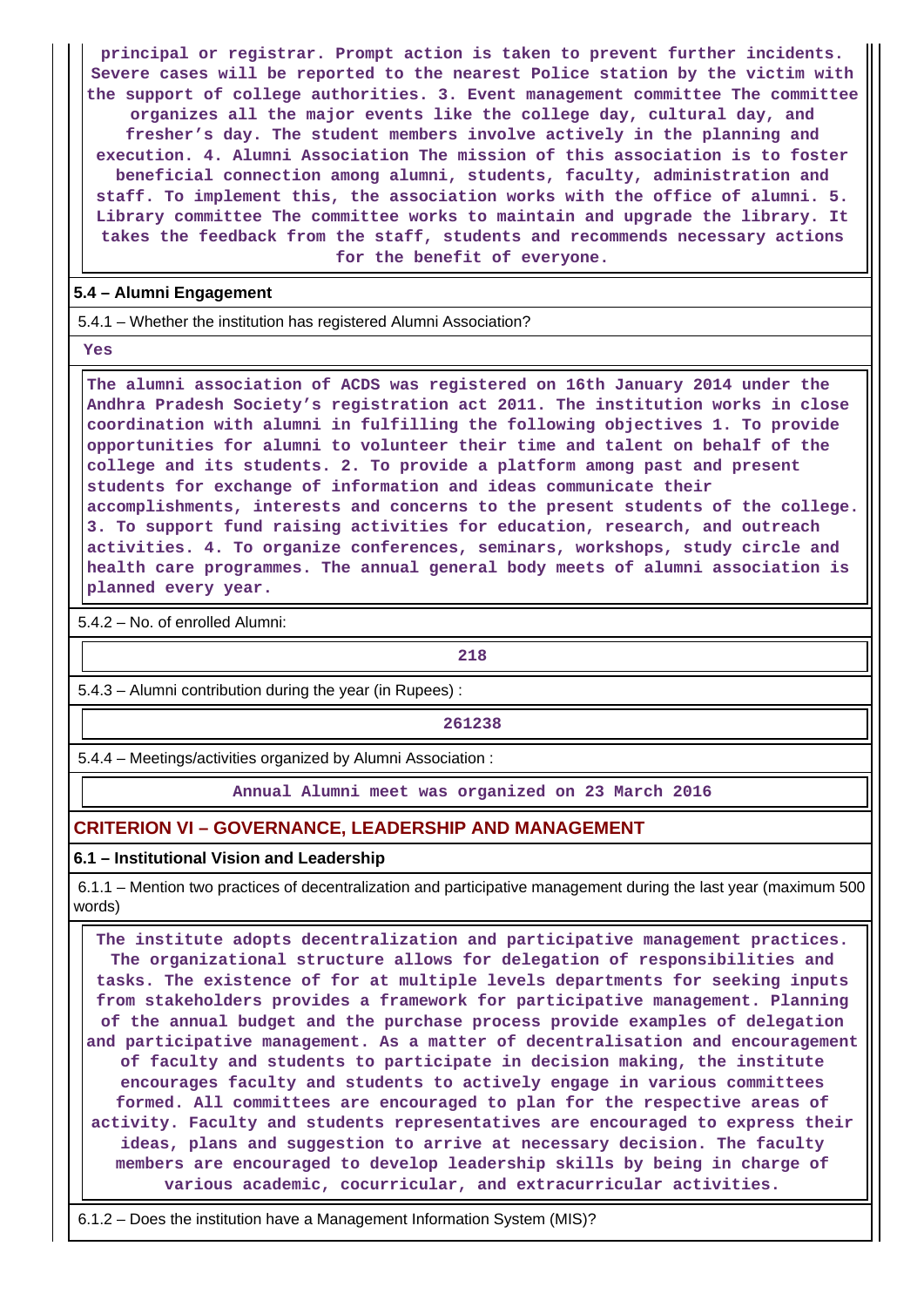| Yes                                                                                                                   |                                                                                                                                                                                          |  |  |  |  |  |
|-----------------------------------------------------------------------------------------------------------------------|------------------------------------------------------------------------------------------------------------------------------------------------------------------------------------------|--|--|--|--|--|
| 6.2 - Strategy Development and Deployment                                                                             |                                                                                                                                                                                          |  |  |  |  |  |
| 6.2.1 – Quality improvement strategies adopted by the institution for each of the following (with in 100 words each): |                                                                                                                                                                                          |  |  |  |  |  |
| <b>Strategy Type</b>                                                                                                  | <b>Details</b>                                                                                                                                                                           |  |  |  |  |  |
| Industry Interaction / Collaboration                                                                                  | students are encouraged t visit the<br>nearby labs like Knack labs to<br>understand recent technology involved<br>in dental practice                                                     |  |  |  |  |  |
| Research and Development                                                                                              | undergraduates are encouraged to get<br>involved in research facilities to<br>increase the productivity of students                                                                      |  |  |  |  |  |
| Teaching and Learning                                                                                                 | PowerPoint presentations and smart<br>boards are used in all lecture halls to<br>increase the interaction and easy<br>understanding of subject by students                               |  |  |  |  |  |
| Curriculum Development                                                                                                | problem based learning is introduced<br>to strengthen the skills of students<br>Case discussions on regular basis was<br>implemented to increase knowledge and<br>skills of the students |  |  |  |  |  |
| 6.2.2 – Implementation of e-governance in areas of operations:                                                        |                                                                                                                                                                                          |  |  |  |  |  |
| E-governace area                                                                                                      | <b>Details</b>                                                                                                                                                                           |  |  |  |  |  |
| Finance and Accounts                                                                                                  | Tally 9 will be introduced to the<br>college to decrease the problems for<br>managing finances                                                                                           |  |  |  |  |  |
| Administration                                                                                                        | biometric devices are installed in<br>all class rooms and all departments to<br>monitor attendance                                                                                       |  |  |  |  |  |
| 6.3 - Faculty Empowerment Strategies                                                                                  |                                                                                                                                                                                          |  |  |  |  |  |

 6.3.1 – Teachers provided with financial support to attend conferences / workshops and towards membership fee of professional bodies during the year

| Year | Name of Teacher                                                           | Name of conference/<br>workshop attended<br>for which financial<br>support provided                                                  | Name of the<br>professional body for<br>which membership<br>fee is provided | Amount of support |
|------|---------------------------------------------------------------------------|--------------------------------------------------------------------------------------------------------------------------------------|-----------------------------------------------------------------------------|-------------------|
| 2016 | Dr SANJAY<br>VASUDEVAN Dr P<br>AJAY REDDY Dr<br><b>RAJANI KUMAR.</b><br>G | <b>41st NATIONAL</b><br><b>CONFERENCE</b><br>INDIAN SOCIETY<br>OF<br><b>PERIODONTOLOGY</b>                                           | Indian<br>society of<br>periodontology                                      | 25314             |
| 2016 | Dr NKS ARVIND                                                             | 51st INDIAN<br><b>ORTHODONTIC</b><br><b>CONFERENCE AND</b><br>8th WORLD<br><b>IMPLANT</b><br><b>ORTHODONTIC</b><br><b>CONFERENCE</b> | Indian<br>orthodontic<br>society                                            | 11430             |
| 2016 | Dr MAMTA<br><b>KAUSHIK Dr NEHA</b>                                        | 31st IACDE<br>AND 24th IES                                                                                                           | <b>IACDE</b>                                                                | 28160             |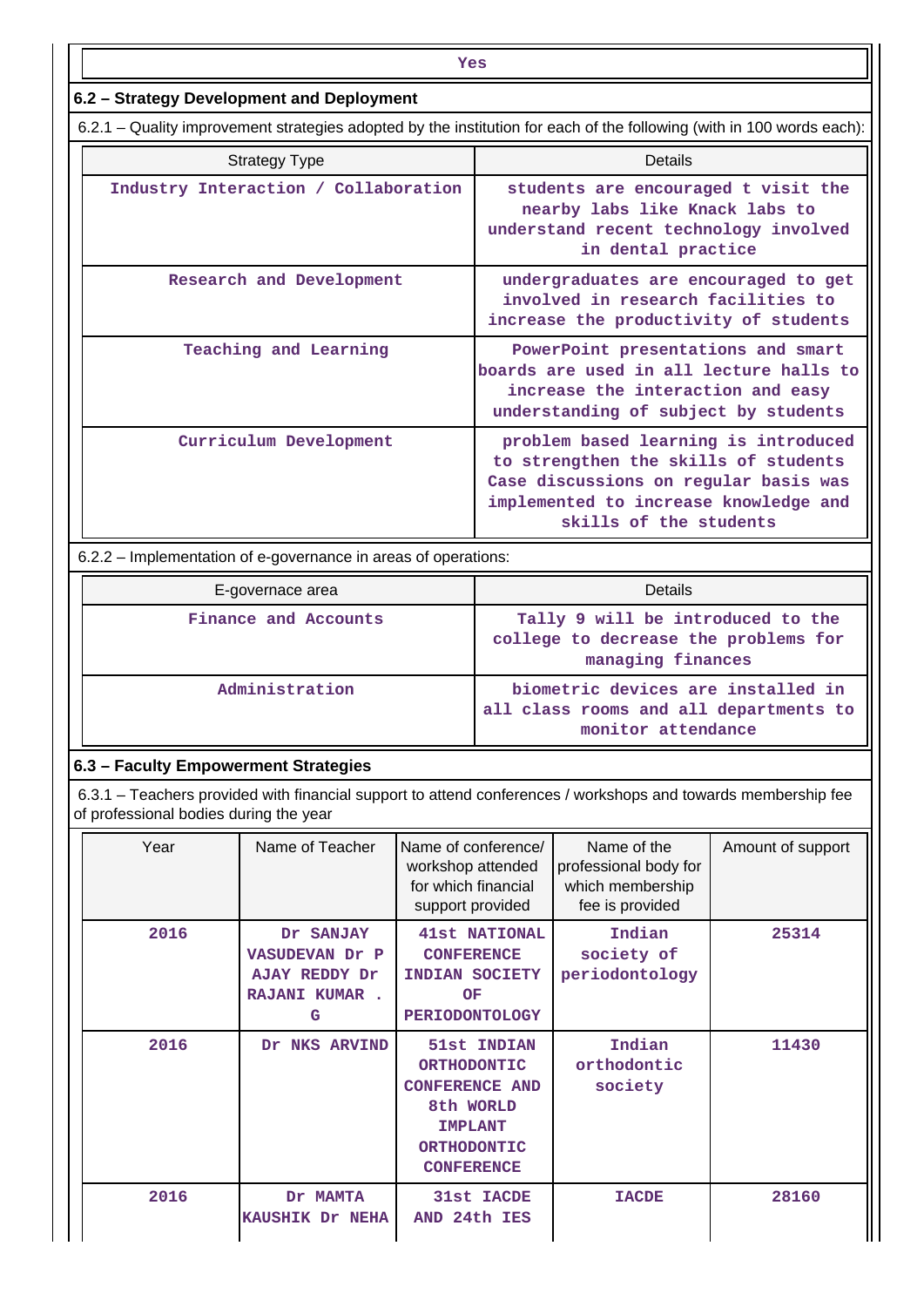|                                                                            |                                                                                             | <b>MEHRA</b>                                                                                      | <b>NATIONAL</b><br><b>CONFERENCE</b>                                                                                                                                                                            |  |                                  |                                                  |       |                                                      |
|----------------------------------------------------------------------------|---------------------------------------------------------------------------------------------|---------------------------------------------------------------------------------------------------|-----------------------------------------------------------------------------------------------------------------------------------------------------------------------------------------------------------------|--|----------------------------------|--------------------------------------------------|-------|------------------------------------------------------|
| 2016                                                                       | Dr SADAM<br>SRINIVAS RAO Dr<br><b>SUKVINDER</b><br><b>BINDRA Dr</b><br>PRIYANKA NATH        |                                                                                                   | 2nd TELANGANA<br><b>AOMSI</b><br><b>CONFERENCE</b>                                                                                                                                                              |  | Telangana<br><b>AOMSI</b>        |                                                  | 10986 |                                                      |
| 2017                                                                       | Dr PRASAD<br><b>CHITRA</b>                                                                  |                                                                                                   | 52nd INDIAN<br><b>ORTHODONTIC</b><br><b>CONFERENCE</b>                                                                                                                                                          |  | Indian<br>orthodontic<br>society |                                                  | 12160 |                                                      |
| 2017                                                                       |                                                                                             | Dr VVR<br><b>KRISHNA MURTHY</b>                                                                   | 39th ISSPD<br><b>NATIONAL</b><br><b>CONFERENCE</b>                                                                                                                                                              |  | <b>ISSPD</b>                     |                                                  |       | 14672                                                |
|                                                                            |                                                                                             |                                                                                                   | View File                                                                                                                                                                                                       |  |                                  |                                                  |       |                                                      |
| teaching and non teaching staff during the year                            |                                                                                             |                                                                                                   | 6.3.2 - Number of professional development / administrative training programmes organized by the College for                                                                                                    |  |                                  |                                                  |       |                                                      |
| Year                                                                       | Title of the<br>professional<br>development<br>programme<br>organised for<br>teaching staff | Title of the<br>administrative<br>training<br>programme<br>organised for<br>non-teaching<br>staff | From date                                                                                                                                                                                                       |  | To Date                          | Number of<br>participants<br>(Teaching<br>staff) |       | Number of<br>participants<br>(non-teaching<br>staff) |
| 2016                                                                       | <b>NIL</b>                                                                                  | <b>NIL</b>                                                                                        | <b>Nill</b>                                                                                                                                                                                                     |  | <b>Nill</b>                      | Nill                                             |       | <b>Nill</b>                                          |
|                                                                            |                                                                                             |                                                                                                   |                                                                                                                                                                                                                 |  |                                  |                                                  |       |                                                      |
|                                                                            |                                                                                             |                                                                                                   | No file uploaded.<br>6.3.3 - No. of teachers attending professional development programmes, viz., Orientation Programme, Refresher<br>Course, Short Term Course, Faculty Development Programmes during the year |  |                                  |                                                  |       |                                                      |
| Title of the<br>professional<br>development<br>programme                   |                                                                                             | Number of teachers<br>who attended                                                                | From Date                                                                                                                                                                                                       |  | To date                          |                                                  |       | Duration                                             |
| <b>LECTURE ON</b><br>CODE OF CONDUCT                                       |                                                                                             | 74                                                                                                | 08/02/2017                                                                                                                                                                                                      |  | 08/02/2017                       |                                                  |       | 8                                                    |
| <b>MOTIVATIONAL</b><br>FILM ON<br><b>HERITAGE OF</b><br><b>INDIAN ARMY</b> |                                                                                             | 72                                                                                                | 29/09/2016                                                                                                                                                                                                      |  | 29/09/2016                       |                                                  |       | 8                                                    |
| <b>MOTIVATIONAL</b><br>FILM ON<br><b>HERITAGE OF</b><br><b>INDIAN ARMY</b> |                                                                                             | 72                                                                                                | 01/10/2016                                                                                                                                                                                                      |  | 01/10/2016                       |                                                  |       | 8                                                    |
| <b>ORAL HYGIENE</b><br><b>DAY</b>                                          |                                                                                             | 72                                                                                                | 02/08/2016                                                                                                                                                                                                      |  | 02/08/2016                       |                                                  |       | 8                                                    |
| <b>PRACTICE</b><br><b>MANAGEMENT</b>                                       |                                                                                             | 72                                                                                                | 23/06/2016                                                                                                                                                                                                      |  | 23/06/2016                       |                                                  |       | 8                                                    |
| <b>AESTHETIC</b><br><b>DENTISTRY</b>                                       |                                                                                             | 74                                                                                                | 11/04/2017                                                                                                                                                                                                      |  | 11/04/2017                       |                                                  |       | 8                                                    |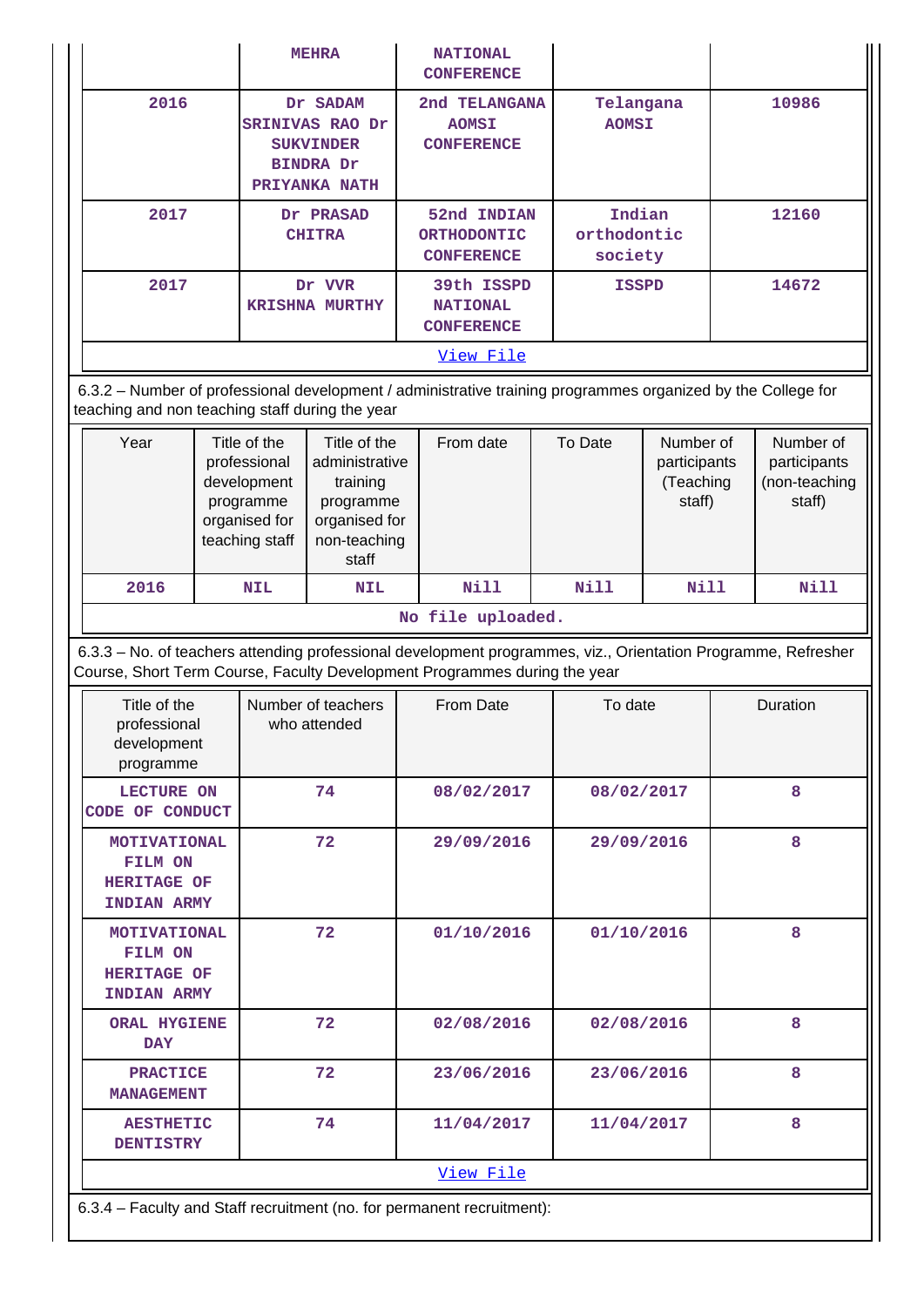|           | Teaching  | Non-teaching |           |  |  |
|-----------|-----------|--------------|-----------|--|--|
| Permanent | Full Time | Permanent    | Full Time |  |  |
|           |           |              |           |  |  |

#### 6.3.5 – Welfare schemes for

| Teaching                                                                                                                                                                                                                                                                                                               | Non-teaching                                                                                                                                                                                                                                                                                             | <b>Students</b>                                                                                                                           |
|------------------------------------------------------------------------------------------------------------------------------------------------------------------------------------------------------------------------------------------------------------------------------------------------------------------------|----------------------------------------------------------------------------------------------------------------------------------------------------------------------------------------------------------------------------------------------------------------------------------------------------------|-------------------------------------------------------------------------------------------------------------------------------------------|
| Group Personnel<br>Accident Policy, Festival<br>Incentive, Annual<br>Increment, Payment of TA<br>DA HRA, Incentive on<br>acquisition of MPhil PhD<br>qualification, Payment of<br>NPA to Principals of<br>ACDS, Stagnation<br>increment, Officiating<br>Allowance for<br>Registrar/Principal, Paid<br>Maternity Leave, | Group Personnel<br>Accident Policy, ESIC,<br>EPFO, Annual Increment,<br>Loan, Funeral allowance,<br>Ex- Gratia, Festival<br>Incentive, Leave<br>Entitlement, Leave<br>Encashment, Paid<br>Maternity Leave,<br>Subsidized Rental<br>Quarters, Subsidized Food<br>at College Mess,<br>Subsidized Treatment | Merit cum mean<br>scholarships medical<br>facilities Group<br>Personnel Accident Policy<br>placements old students<br>alumini association |
| Subsidized Rental<br>Quarters, Subsidized Food<br>at College Mess,<br>Subsidized Treatment<br>Charges, Leave<br>Entitlement, Vaccination<br>Programme, Payment of<br>interim relief, Age<br>relaxation, Vacation<br>leave                                                                                              | Charges, Vaccination<br>programme, Service<br>Gratuity, Uniform<br>Extension of retirement<br>age for administrative<br>staff to 65 yrs                                                                                                                                                                  |                                                                                                                                           |

#### **6.4 – Financial Management and Resource Mobilization**

6.4.1 – Institution conducts internal and external financial audits regularly (with in 100 words each)

 **Accounts of the college are maintained digitally in an integrated Hospital Management System and Accounting software. The college conducts internal and external audits, payments through cheques (maximum), purchase based on tenders and quotations ensuring greater transparency in transactions. The accounting of the college is computerized using the package Tally ERP 9 facilitates accounting and auditing processes in a rigorous and reliable manner. As the college does not receive funds from state government, audit by government department is not followed. The funds are either obtained by the management AWES or from the HQ TASA, HQ Dakshin Bharath Area (DB Area), HQ Southern Command, project funds from various command structure of Army, Corporate social responsibility fund etc. There is an annual audit done by the officers from HQ, TASA or HQ BD Area for all accounts. Internal audit is done on Quarterly basis by the Audit Committee. Internal audits are done on a regular frequency basis by the internal audit team. All the tender process is followed as per norms which starts with the formation of board of officers for giving call for quotations, another board of members from selecting the vendor and final board to ensure that we received the desired materials/equipment or any other purchase made as per the requirements. The final payment is done after verification and approval from all these boards are obtained as well as vouchers from the vendor are verified. The external audit of Finance and Accounts of the college is annually done by independent statutory certified auditor usually a firm of charted accountants selected for three years through tender process for auditing the accounts of the college. The Auditor draws**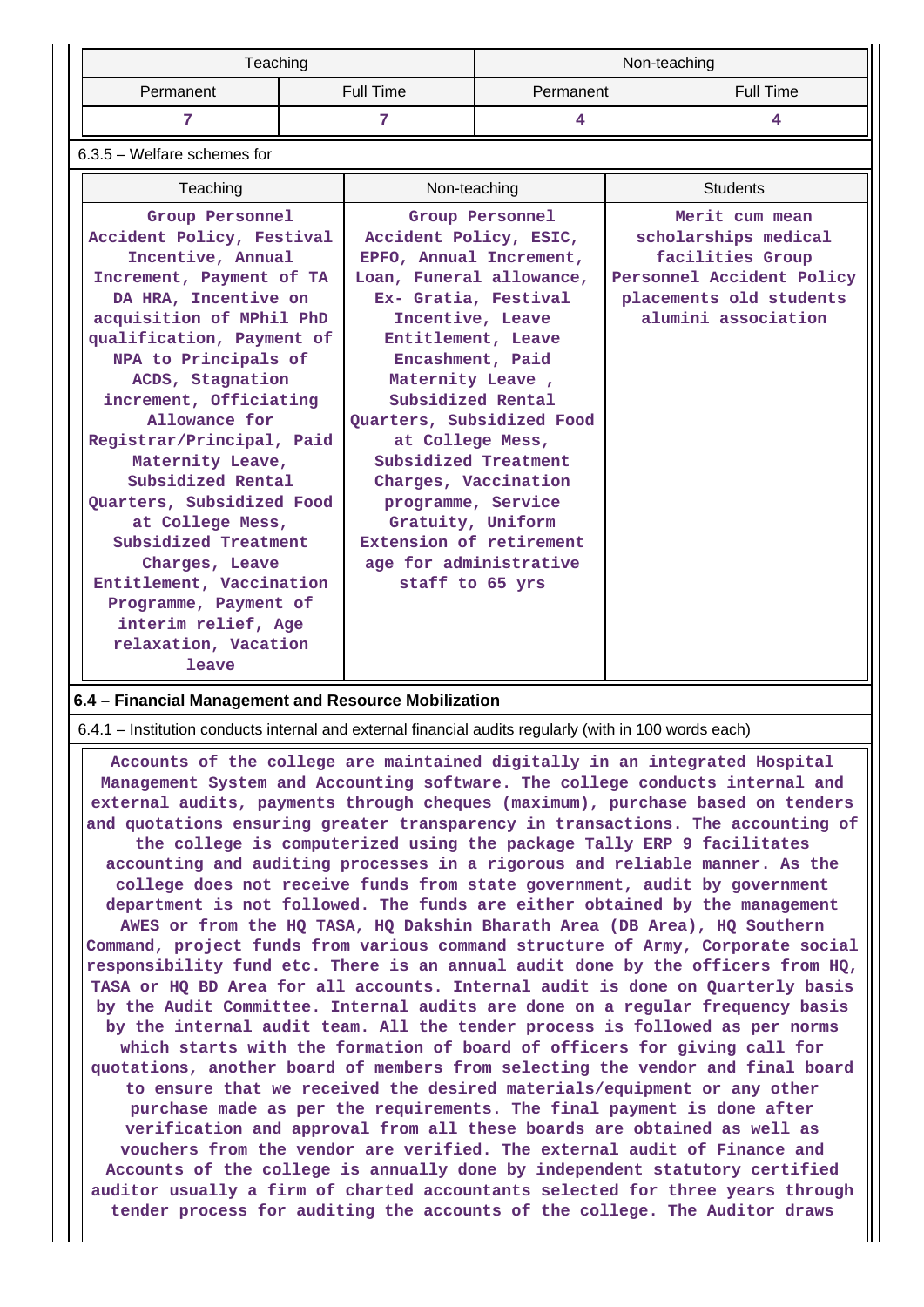**audits the accounts on yearly basis and gives his report. Points raised by the auditors are discussed with the IMC of the college and compliance is ensured. There has been no adverse comment on the accounts by the auditors. Every year audit reports are filed with Income Tax department. Audit Reports of each year are placed with the financials of the respective year. He is also responsible for submission of TDS as per the income tax guidelines for all the faculty as well as taking care of proper deduction PF, EPF to the eligible faculty.**

 6.4.2 – Funds / Grants received from management, non-government bodies, individuals, philanthropies during the year(not covered in Criterion III)

| year(not covered in Chienon in)                                                                                                                                                      |                                                             |          |                                                    |  |          |                            |
|--------------------------------------------------------------------------------------------------------------------------------------------------------------------------------------|-------------------------------------------------------------|----------|----------------------------------------------------|--|----------|----------------------------|
|                                                                                                                                                                                      | Name of the non government<br>funding agencies /individuals |          | Funds/ Grnats received in Rs.                      |  | Purpose  |                            |
| <b>AWES</b>                                                                                                                                                                          |                                                             |          | 2350000                                            |  |          | Nill                       |
|                                                                                                                                                                                      |                                                             |          | View File                                          |  |          |                            |
| 6.4.3 - Total corpus fund generated                                                                                                                                                  |                                                             |          |                                                    |  |          |                            |
|                                                                                                                                                                                      |                                                             |          | 14826550.84                                        |  |          |                            |
| 6.5 - Internal Quality Assurance System                                                                                                                                              |                                                             |          |                                                    |  |          |                            |
| 6.5.1 - Whether Academic and Administrative Audit (AAA) has been done?                                                                                                               |                                                             |          |                                                    |  |          |                            |
| Audit Type                                                                                                                                                                           |                                                             | External |                                                    |  | Internal |                            |
|                                                                                                                                                                                      | Yes/No                                                      |          | Agency                                             |  | Yes/No   | Authority                  |
| Academic                                                                                                                                                                             | Yes                                                         |          | <b>DENTAL</b><br><b>COUNCIL OF</b><br><b>INDIA</b> |  | Yes      | Internal<br>audit commitee |
| Administrative                                                                                                                                                                       | Yes                                                         |          | Admin and<br>Technical<br>Inspection               |  | Yes      | Internal<br>audit commitee |
| 6.5.2 – Activities and support from the Parent – Teacher Association (at least three)                                                                                                |                                                             |          |                                                    |  |          |                            |
| PTM will be held every year to discuss about the student, attendance, internal<br>assessment marks, student performance, any disciplinary issues, mess, hostel<br>and fees dues etc. |                                                             |          |                                                    |  |          |                            |
| 6.5.3 – Development programmes for support staff (at least three)                                                                                                                    |                                                             |          |                                                    |  |          |                            |
|                                                                                                                                                                                      |                                                             |          | <b>NIL</b>                                         |  |          |                            |
| 6.5.4 - Post Accreditation initiative(s) (mention at least three)                                                                                                                    |                                                             |          |                                                    |  |          |                            |

**Adoption of Schools Solar Power Grid Rain water harvesting**

6.5.5 – Internal Quality Assurance System Details

| a) Submission of Data for AISHE portal | No  |
|----------------------------------------|-----|
| b) Participation in NIRF               | Yes |
| c)ISO certification                    | No  |
| d)NBA or any other quality audit       | No  |

6.5.6 – Number of Quality Initiatives undertaken during the year

| Year | Name of quality<br>initiative by IQAC   conducting IQAC | Date of    | <b>Duration From</b> | Duration To | Number of<br>participants |
|------|---------------------------------------------------------|------------|----------------------|-------------|---------------------------|
| 2016 | Haritha<br>Haram                                        | 03/06/2016 | 19/07/2016           | Nill        | 72                        |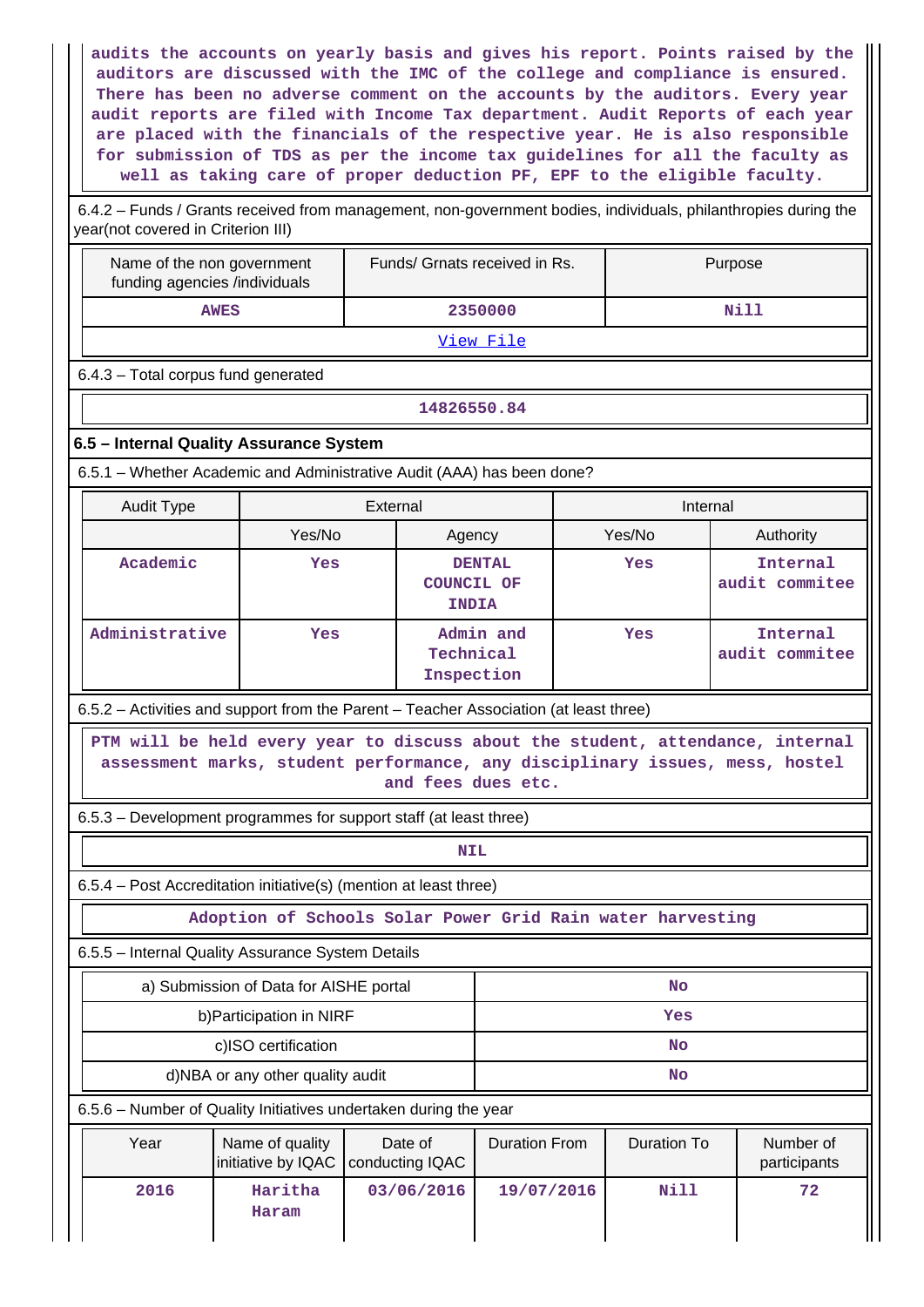|                                                                | Specialized<br>Plantation<br>programme                                                                      |                   |            |                        |      |
|----------------------------------------------------------------|-------------------------------------------------------------------------------------------------------------|-------------------|------------|------------------------|------|
| 2016                                                           | Oral<br>Hygiene<br>programme                                                                                | 03/06/2016        | 02/08/2016 | Nill                   | 45   |
| 2016                                                           | Cone Beam<br>Computed<br>Tomography:<br><b>Basics</b><br>Application<br>in Dentistry                        | 03/06/2016        | 17/08/2016 | <b>Nill</b>            | 64   |
| 2016                                                           | Orientation<br>programme<br>for BDS                                                                         | 06/09/2016        | 06/10/2016 | <b>Nill</b>            | 40   |
| 2016                                                           | Cultural<br>programs "NI<br><b>RVANA-2016"</b>                                                              | 06/09/2016        | 20/10/2016 | 27/10/2016             | 78   |
| 2016                                                           | Gingival<br>Enlargements<br>Diagnostic/<br>Management                                                       | 06/09/2016        | 09/11/2016 | <b>Nill</b>            | 38   |
| 2016                                                           | Orientation<br>programme<br>for Interns                                                                     | 06/09/2016        | 11/11/2016 | Nill                   | 40   |
| 2016                                                           | Inter<br>Departmental<br>CDE<br>programme                                                                   | 06/09/2016        | 16/11/2016 | <b>Nill</b>            | 58   |
| 2017                                                           | 'Infection<br>Control in<br>Dental<br>Practice'                                                             | 02/12/2016        | 02/01/2017 | <b>Nill</b>            | 52   |
| 2017                                                           | 'Medical<br>Emergencies<br>in Dental<br>Practice'                                                           | 02/12/2016        | 07/01/2017 | <b>Nill</b>            | 48   |
|                                                                |                                                                                                             | No file uploaded. |            |                        |      |
| <b>CRITERION VII - INSTITUTIONAL VALUES AND BEST PRACTICES</b> |                                                                                                             |                   |            |                        |      |
| 7.1 - Institutional Values and Social Responsibilities         |                                                                                                             |                   |            |                        |      |
| year)                                                          | 7.1.1 – Gender Equity (Number of gender equity promotion programmes organized by the institution during the |                   |            |                        |      |
| Title of the<br>programme                                      | Period from                                                                                                 | Period To         |            | Number of Participants |      |
|                                                                |                                                                                                             |                   |            | Female                 | Male |
| Period<br>education for<br>every body                          | 22/06/2016                                                                                                  |                   | 22/06/2016 | 48                     | Nill |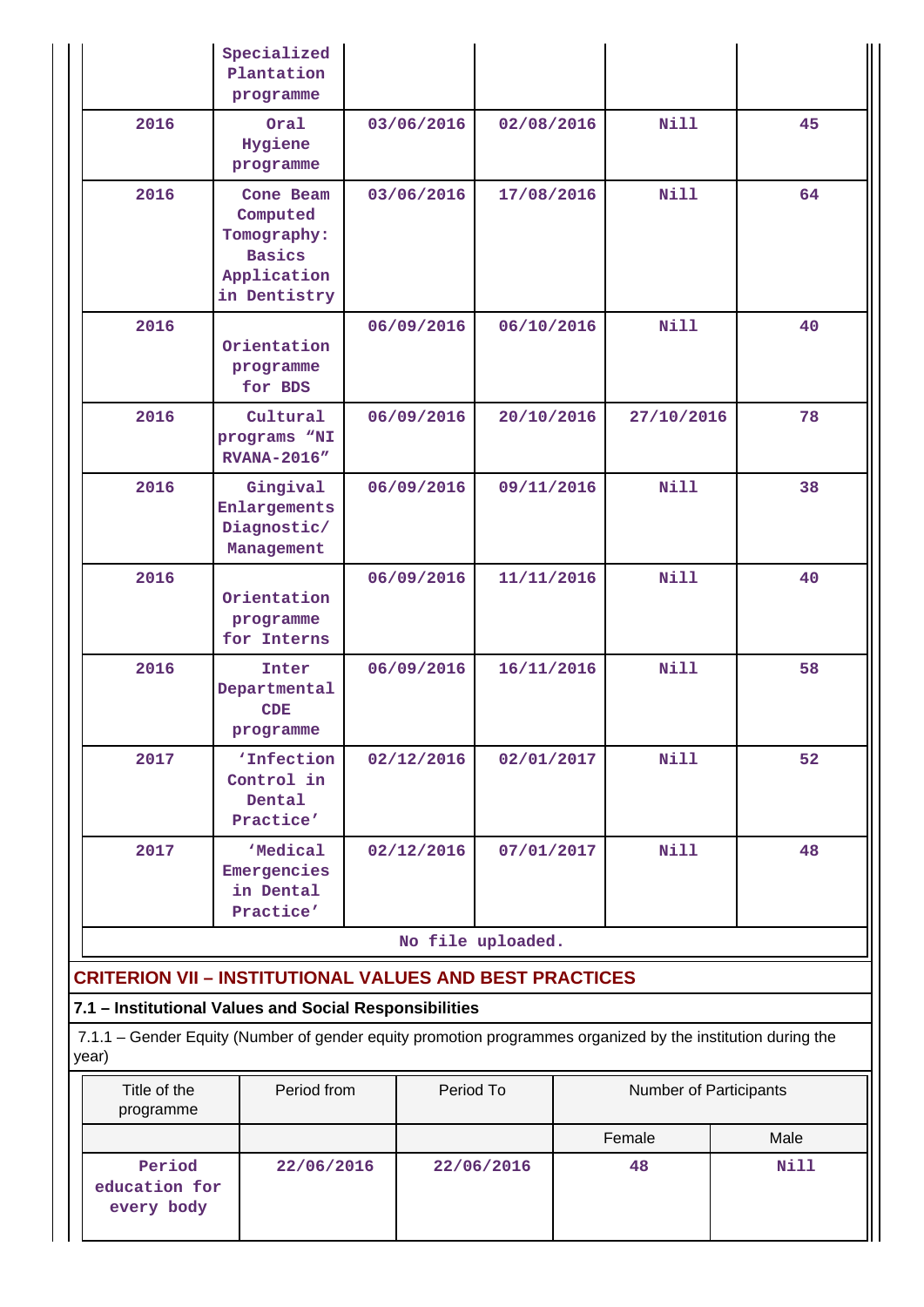| Awareness<br>program                                                   | Breast cancer                                                                                     | 14/10/2016                                                                                        |  | 14/10/2016  |            |                       | 40          |                            | 13                                                  |  |
|------------------------------------------------------------------------|---------------------------------------------------------------------------------------------------|---------------------------------------------------------------------------------------------------|--|-------------|------------|-----------------------|-------------|----------------------------|-----------------------------------------------------|--|
| Women<br>empowerment<br>(Empower the<br>women, Develop<br>the nation!) |                                                                                                   | 20/01/2017                                                                                        |  | 20/01/2017  |            |                       | 52          |                            | 24                                                  |  |
| International<br>women's day                                           |                                                                                                   | 08/03/2017                                                                                        |  |             | 08/03/2017 |                       | 107         |                            | 42                                                  |  |
| Mother's Day                                                           |                                                                                                   | 08/05/2017                                                                                        |  |             | 08/05/2017 |                       | 94          |                            | 40                                                  |  |
| <b>Awareness</b><br>program on<br>gender<br>sensitization              |                                                                                                   | 27/05/2017                                                                                        |  |             | 27/05/2017 | 53                    |             |                            | 32                                                  |  |
|                                                                        | 7.1.2 - Environmental Consciousness and Sustainability/Alternate Energy initiatives such as:      |                                                                                                   |  |             |            |                       |             |                            |                                                     |  |
|                                                                        | Percentage of power requirement of the University met by the renewable energy sources             |                                                                                                   |  |             |            |                       |             |                            |                                                     |  |
|                                                                        |                                                                                                   |                                                                                                   |  | Nil         |            |                       |             |                            |                                                     |  |
|                                                                        | 7.1.3 - Differently abled (Divyangjan) friendliness                                               |                                                                                                   |  |             |            |                       |             |                            |                                                     |  |
|                                                                        | Item facilities                                                                                   |                                                                                                   |  | Yes/No      |            |                       |             | Number of beneficiaries    |                                                     |  |
|                                                                        | Physical facilities                                                                               | 8<br>Yes                                                                                          |  |             |            |                       |             |                            |                                                     |  |
|                                                                        | Ramp/Rails                                                                                        | 10<br>Yes                                                                                         |  |             |            |                       |             |                            |                                                     |  |
|                                                                        | Rest Rooms                                                                                        |                                                                                                   |  |             | Yes        |                       |             | 7                          |                                                     |  |
|                                                                        | 7.1.4 - Inclusion and Situatedness                                                                |                                                                                                   |  |             |            |                       |             |                            |                                                     |  |
|                                                                        |                                                                                                   |                                                                                                   |  |             |            | Name of<br>initiative |             |                            |                                                     |  |
| Year                                                                   | Number of<br>initiatives to<br>address<br>locational<br>advantages<br>and disadva<br>ntages       | Number of<br>initiatives<br>taken to<br>engage with<br>and<br>contribute to<br>local<br>community |  | Date        | Duration   |                       |             | <b>Issues</b><br>addressed | Number of<br>participating<br>students<br>and staff |  |
| 2016                                                                   | Nill                                                                                              | Nill                                                                                              |  | <b>Nill</b> | 06         |                       | <b>Nill</b> | Nill                       | <b>Nill</b>                                         |  |
| 2016                                                                   | Nill                                                                                              | Nill                                                                                              |  | <b>Nill</b> | 06         |                       | <b>Nill</b> | Nill                       | <b>Nill</b>                                         |  |
| 2016                                                                   | Nill                                                                                              | <b>Nill</b>                                                                                       |  | Nill        | 06         |                       | <b>Nill</b> | Nill                       | <b>Nill</b>                                         |  |
| 2016                                                                   | <b>Nill</b>                                                                                       | Nill                                                                                              |  | Nill        | 06         |                       | <b>Nill</b> | Nill                       | <b>Nill</b>                                         |  |
| 2016                                                                   | $N$ ill                                                                                           | Nill                                                                                              |  | Nill        | 06         |                       | Nill        | Nill                       | <b>Nill</b>                                         |  |
| 2016                                                                   | Nill                                                                                              | Nill                                                                                              |  | <b>Nill</b> | 06         |                       | Nill        | Nill                       | <b>Nill</b>                                         |  |
| 2016                                                                   | <b>Nill</b>                                                                                       | Nill                                                                                              |  | Nill        | 06         |                       | Nill        | <b>Nill</b>                | <b>Nill</b>                                         |  |
| 2016                                                                   | Nill                                                                                              | Nill                                                                                              |  | Nill        | 06         |                       | Nill        | <b>Nill</b>                | <b>Nill</b>                                         |  |
| 2016                                                                   | <b>Nill</b>                                                                                       | Nill                                                                                              |  | Nill        | 06         |                       | Nill        | Nill                       | <b>Nill</b>                                         |  |
| 2016                                                                   | Nill                                                                                              | <b>Nill</b>                                                                                       |  | <b>Nill</b> | 06         |                       | Nill        | Nill                       | <b>Nill</b>                                         |  |
|                                                                        |                                                                                                   |                                                                                                   |  |             | View File  |                       |             |                            |                                                     |  |
|                                                                        | 7.1.5 - Human Values and Professional Ethics Code of conduct (handbooks) for various stakeholders |                                                                                                   |  |             |            |                       |             |                            |                                                     |  |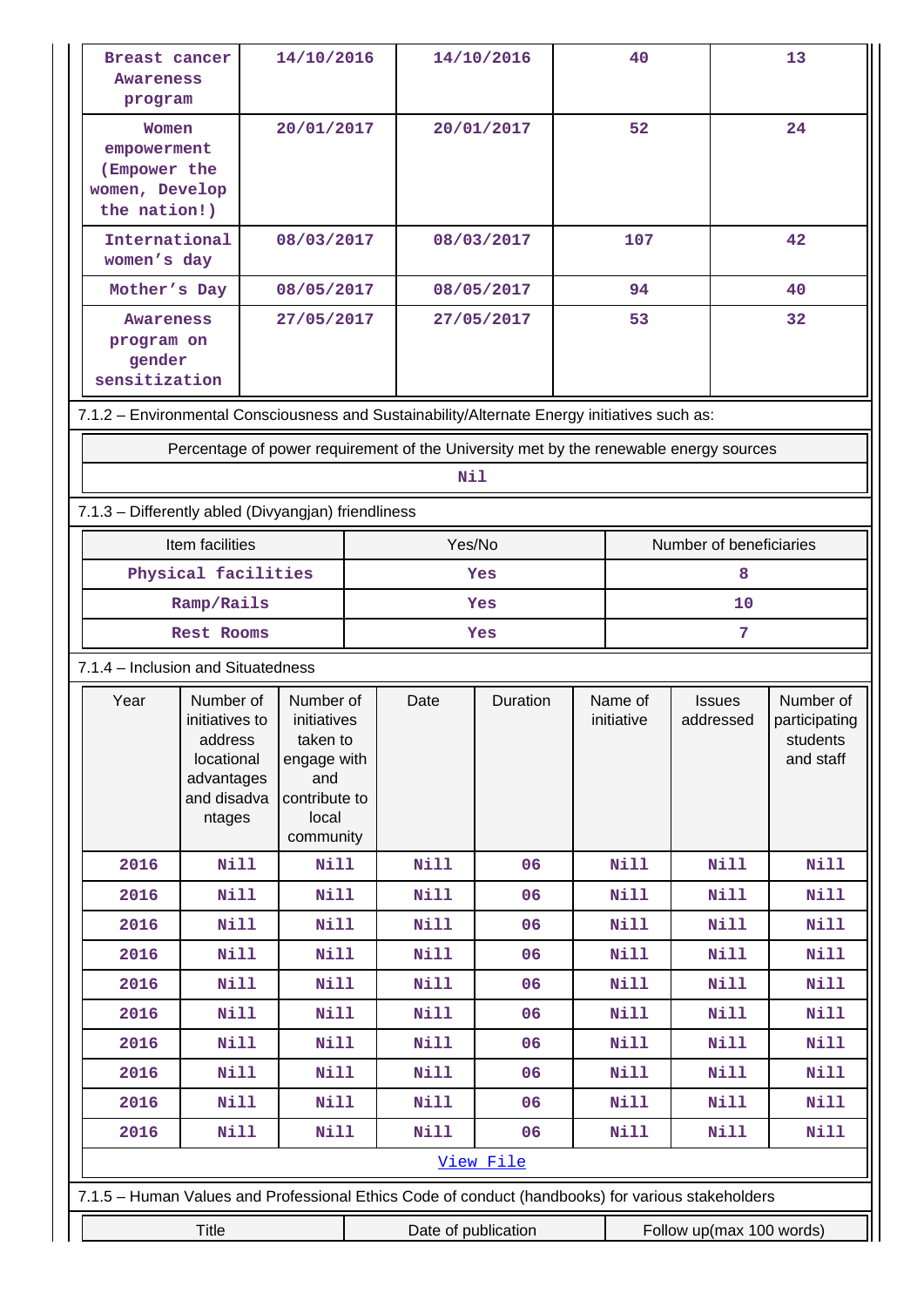| Blue book-Rules and<br>Regulations for Army<br>Colleges/Institutions | 06/04/2009 | It contains rules and<br>regulations that would be<br>useful for efficient<br>management of Army<br>college of dental |
|----------------------------------------------------------------------|------------|-----------------------------------------------------------------------------------------------------------------------|
|                                                                      |            | sciences                                                                                                              |

### 7.1.6 – Activities conducted for promotion of universal Values and Ethics

| Activity                            | Duration From | Duration To | Number of participants |
|-------------------------------------|---------------|-------------|------------------------|
| Professional<br>ethics in dentistry | 14/03/2017    | 14/03/2017  | 112                    |

#### [View File](https://assessmentonline.naac.gov.in/public/Postacc/promotion_activities/19458_promotion_activities_1645774956.xlsx)

7.1.7 – Initiatives taken by the institution to make the campus eco-friendly (at least five)

 **Implementing energy saving techniques Water harvesting Tree Plantation waste management Installation of borewells**

#### **7.2 – Best Practices**

7.2.1 – Describe at least two institutional best practices

 **Interdisciplinary treatment planning for all Implantology cases After Hours Management of Emergency Cases**

 Upload details of two best practices successfully implemented by the institution as per NAAC format in your institution website, provide the link

<https://www.acds.co.in/wp-content/uploads/2022/02/BEST-PRACTICES.pdf>

#### **7.3 – Institutional Distinctiveness**

 7.3.1 – Provide the details of the performance of the institution in one area distinctive to its vision, priority and thrust in not more than 500 words

 **The Army College of Dental Sciences focuses primarily on patient care and education for Army wards at a subsidised rate. Army veterans and their dependents receive subsidised tertiary dental care and treatment. Cultural, sports, and holistic development are practised outside of the classroom. When a teenager enrols in college, he or she transforms into a professional with employability skills, life skills, and the ability to successfully face challenges in the world. The colleges infrastructure is unique, with a lush green campus and spacious class rooms. The college has a volley ball court, a basketball court, a football field, and a night soccer field, so students can get plenty of physical training. As the college motto suggests, LEARN TO EXCEL, students who join prioritise learning skills from highly qualified instructors. The learning environment in college would be student-friendly, and students would realise that making mistakes is not the end goal, but rather a means to an end goal of success. The colleges vision is to provide professional training in oral healthcare to the children of army personnel so that they can serve their country with discipline, integrity, and patriotism. College is studentfriendly, as evidenced by the student-run mess, in which students make decisions about their mess. This instils in the student a sense of accountability. The college has a separate coach for sports because ACDS places a high value on sports and the overall development of its students. The indoor Gymnasium is a significant feature of the college. Weekly tests are given to help build confidence in the students.**

Provide the weblink of the institution

[https://www.acds.co.in/wp-content/uploads/2022/02/2016-2017-institutional-](https://www.acds.co.in/wp-content/uploads/2022/02/2016-2017-institutional-distinvtiveness.pdf)